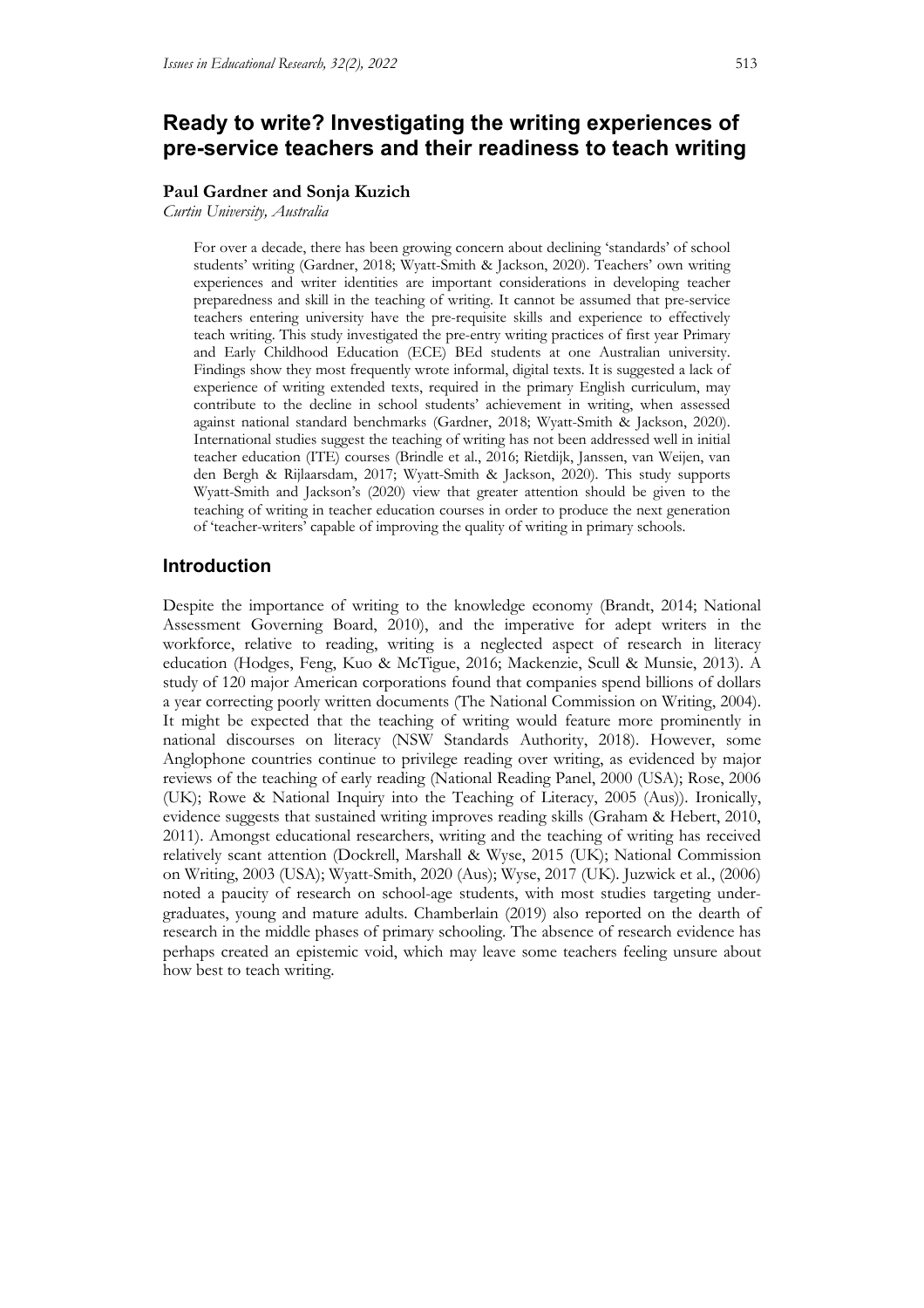National test data in Australia suggest that over the past decade 'standards' of writing have declined (Gardner, 2018; Wyatt-Smith & Jackson, 2020). International 'litmus-tests' in specific jurisdictions accentuate concern about the 'state' of writing across the world. In the Netherlands, writing instruction in two thirds of schools is deemed inadequate (RietDijk, et. al., 2017 p.174). A comparative analysis of the 2011 and 2017 *National Assessment Program – Literacy and Numeracy* (NAPLAN) results in Australia, found that over a six-year period achievement levels in writing had fallen by 2.3 points in Year Three; 10.1 points in Year Five; 16.1 points in Year Seven and 14 points in Year Nine (Gardner, 2018). Wyatt-Smith & Jackson (2020) corroborated the trend. Outcomes for Indigenous Australian students is even worse, exposing endemic inequality in education between Aboriginal and non-Aboriginal students (Ford, 2013). Such findings suggest a need for a longitudinal study of writing in Australia, in order to identify students' gaps in both subject knowledge and preparation for writing (Wyatt-Smith et al. 2020).

The trend is not new, nor is it confined to Australia. At the beginning of the 21st century, two thirds of 4th Grade students in the USA did not meet the demands of the writing curriculum (Persky, et al., 2003), and the results of the 2011 and 2017 *National Assessment of Educational Progress* (NEAP) assessments provided further evidence of the shortfall. In 2011, 74% of 8th Grade (13-14 years old) students and 73% of 12th Grade (17-18 years old) students were described as having only '...partial mastery of the prerequisite skills...' (p. 1) necessary for proficient Grade level writing (National Center for Education Statistics, 2012). The results were replicated almost identically in the 2017 NEAP results, with 73% of both 8th and 12th Graders achieving a standard below the level of proficiency, and 74% of 4th Graders (9-10 year olds) also flatlining (National Center for Education Statistics, 2017). In England, students' writing is considered to be relatively poor in relation to other subjects (Education Standards Research Team, 2012). This widespread concern about the state of students' writing across jurisdictions warrants systematic research to identify the causes of the problem, as well as provide recommendations for its amelioration.

As this study suggests, one causal factor may be the significant number of entry-level students in primary teacher education courses who have relatively little recent experience in writing the text types they will be expected to model to students in primary classrooms.

# **Tensions in the teaching of writing**

The 'problem' with the teaching of writing is nothing new. Graves (1981) suggested that a failure on the part of adults to understand the writing process, resulted in them 'blocking' students' progress and desire to write, whilst Kress (1997, p3.) asserted that curricula do not sufficiently prepare students for their future communicative needs. The teaching and assessment of writing, influenced by high-stakes tests, which emphasise transcriptional features, at the expense of compositional aspects of writing have been critiqued (D'Arcy, 1999; Gardner, 2012). Based on the findings of this study, we contend that in addition to an initial teacher education (ITE) writing curriculum focusing on transcriptional features, such as handwriting, orthography, syntax, and textual structures, student teachers need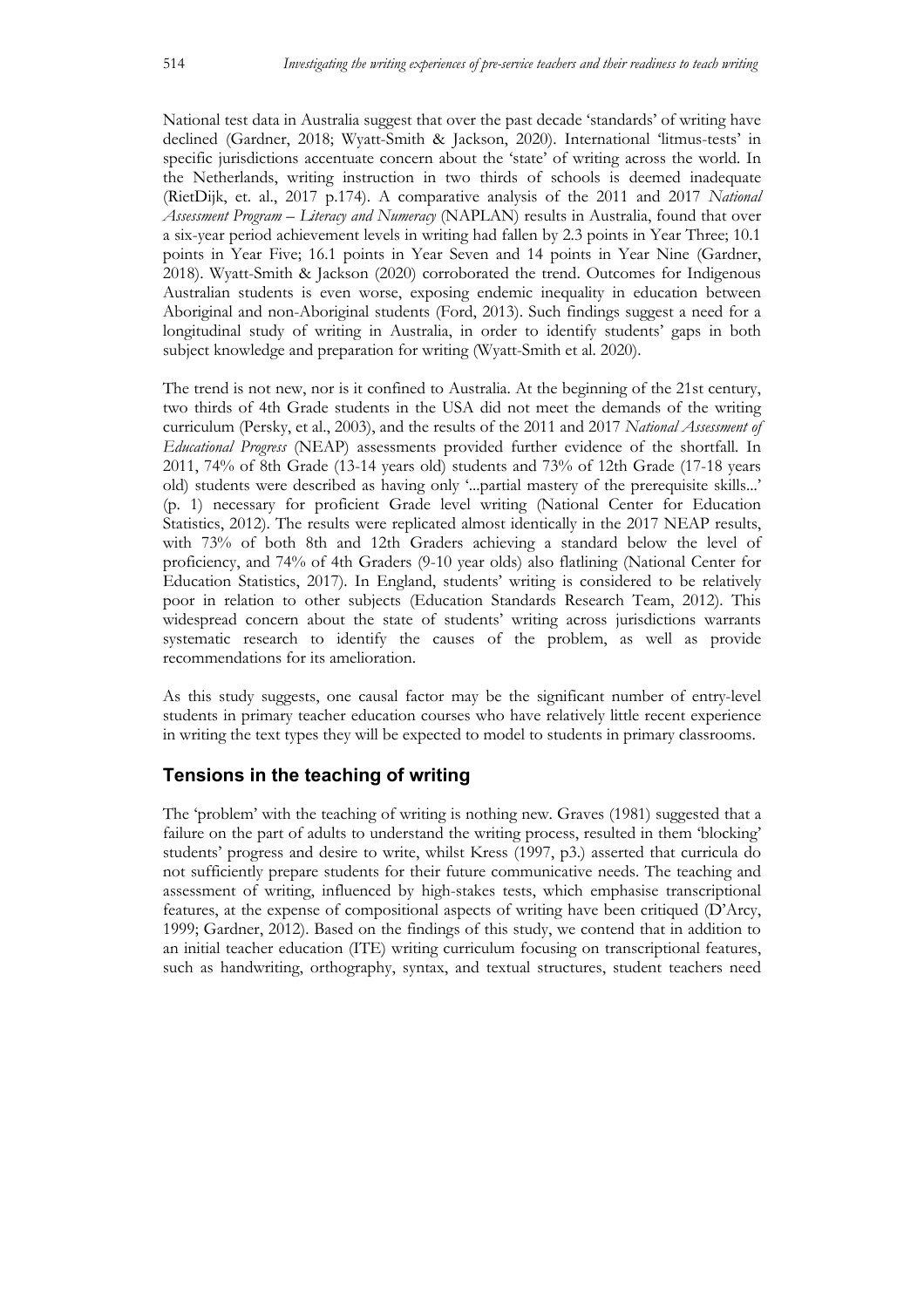planned opportunities to actively engage in writing, as writers, across a range of genre, if they are to develop the acumen to confidently model writing in the classroom.

National tests themselves may not be robust indicators of the quality of writing in our schools. In his analysis of the standardised national NAPLAN writing tests, given to Australian students in Years 3, 5, 7, and 9, Perlman (2018) criticised, amongst other things, an over-emphasis on transcriptional features and restricted scope, which prevented students from demonstrating higher order writing skills. If high-stakes tests constrain writing, the onus falls on teachers to teach beyond the test, by constructing a robust and meaningful pedagogy for writing. However, if, as Graves (1981) suggested, 'adults' lack sufficient understanding of the writing process, and we include teachers in this category, the profession may be prone to using untested commercial programs (Lovell & Phillips, 2009), marketed as the panacea for the 'writing problem'. Given 'high-stakes' testing in some jurisdictions, and a commensurate lack of in-service professional development (NSW Education Standards Authority, 2018), teachers might be forgiven for resorting to quick-solutions. The corollary is a writing instruction based on the technical implementation of scripted lessons created by publishers and external providers (Olivant, 2015), leading to the demise of professional autonomy, creative pedagogy (Harrison, 2012; Giroux & Schmidt, 2004), and critical reflection (McCarthey, et. al., 2014, p. 85).

According to Bloom and VanSlyke-Briggs (2019) a 'closed loop' already exists in which school students are trapped in a dependency culture of 'pre-packaged, corporate-produced materials' (p.107). In such a culture, early career and pre-service teachers lack the capacity and self-efficacy to construct creative pedagogies (Bloom & VanSlyke-Briggs, 2019), which may include the teaching of writing. Based on the hypothesis that teachers with strong writer identities are better prepared to teach, and improve, the writing of their students, some teacher educators in the USA, Britain, and New Zealand have explored innovative ways of developing teachers' and student teachers' knowledge of the writing process (Cremin & Baker, 2014; Cremin & Myhill, 2012; Gardner, 2014; Locke, 2015). Teachers who write experience the affective discomforts associated with ambiguity, risk taking, and uncertainty that is often inherent in the compositional process (Cremin, 2006). Engagement of both the cognitive and affective aspects of writing, as writers themselves, is a means by which teachers can acquire subject knowledge in praxis (Gardner, 2010: 26).

Where it is not already happening, the ensuing discussion suggests the ITE primary English curriculum should include active opportunities for students to write. Otherwise, the combination of prescriptive commercial programs (Bloom & VanSlyke-Briggs, 2019); narrowly framed writing curricula (Olivant, 2015), and poorly designed, high-stakes tests of writing (Perlman, 2018) may lead to 'learned helplessness' (Diener & Dweck, 1978) across the profession.

# **Writing and initial teacher education**

The observed decline in the standards of writing has multiple causes, but one factor found to strongly influence students' writing is the effectiveness of pedagogy (Fisher, Myhill & Twist, 2011; Kim, Al Otaiba, Sidler & Gruelich, 2013). Whilst acknowledging differences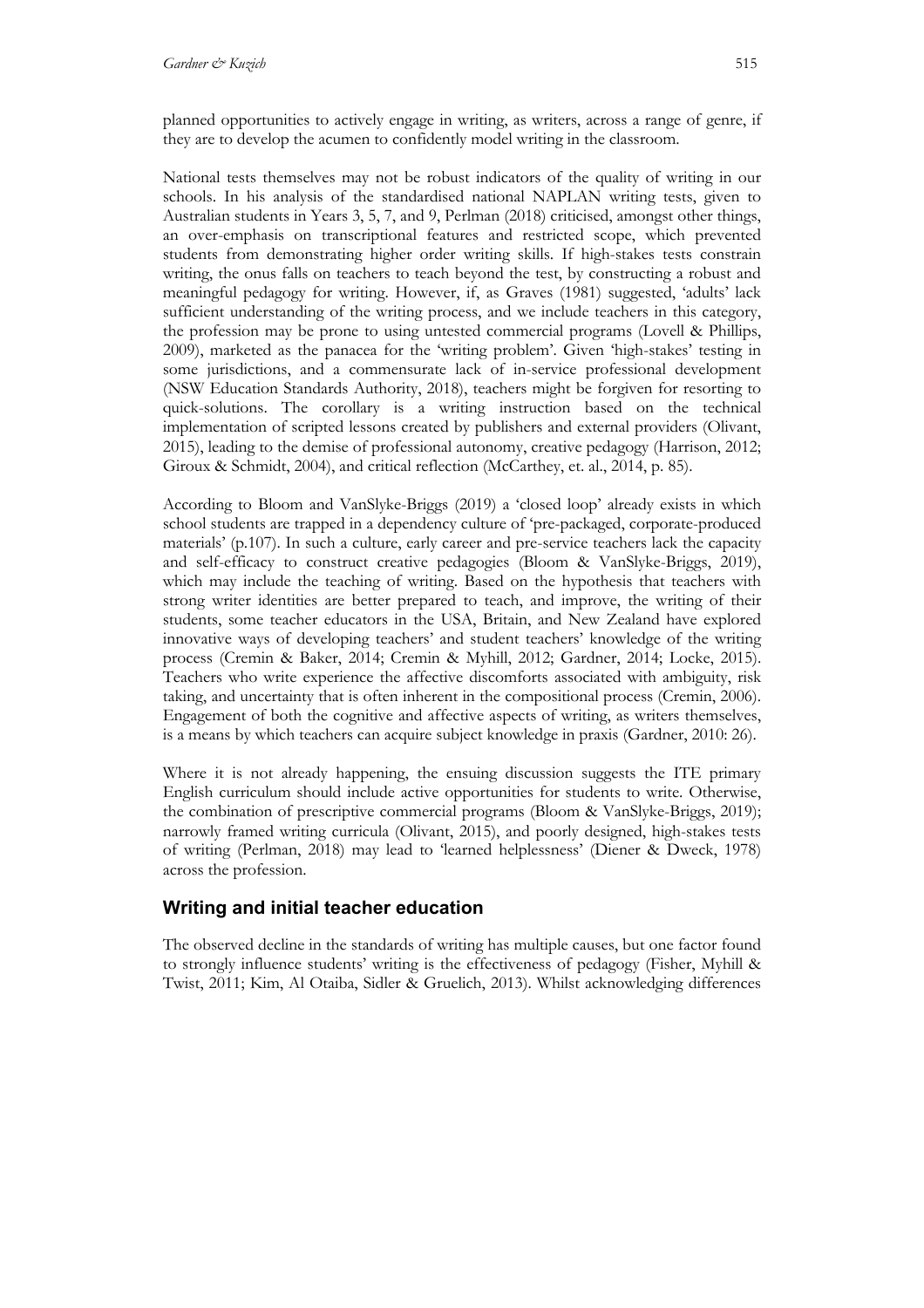in initial teacher education (ITE) courses across jurisdictions, international studies suggest inadequate instructional practices are commonplace. Rietdijk et al., (2017) reported that teachers in the Netherlands have little training in how to teach writing. Brindle et al.'s (2016) study of 3rd and 4th Grade Teachers in the USA found that 76% of teachers said their ITE courses prepared them less well to teach writing than any other subject. Over fifty percent of the 600 teachers who responded to 'The Australian Writing Survey', reported their ITE courses did not adequately prepare them to teach writing (Wyatt-Smith, et al., 2020). A systematic review of 28 international studies by Cremin and Oliver (2017) revealed that the teaching of writing is largely inadequate, with insufficient time devoted to writing instruction, extended writing, and peer-to-peer collaboration. The study also found that often the only 'audience' for students was their teacher and that communicative purposes for writing were often absent (Graham, 2019, p. 278-281).

Atypically, 59% of educators in a British study of 188 respondents were positive about their training to teach writing, with 90% saying they were effective teachers of writing (Dockrell, Marshall & Wyse, 2015). However, 81% of teachers had received professional development in writing following their ITE course. Teachers' confidence to teach writing is founded on professional preparation, as well as the time and importance they give to writing instruction (Graham & Harris, 2018). Cremin and Oliver's (2017) systematic review found only five research projects that had investigated the writing of primary or elementary student teachers. Four of these studies were undertaken in the USA (Draper, Barksdale-Ladd & Radenich, 2000; Gallavan, Bowles & Young, 2007; Morgan, 2010; Norman & Spencer, 2005) and one was conducted in the UK (Gardner, 2014). Noting the lack of attention given to writing, the NSW Education Standards Authority (2018) has suggested a minimum content requirement for teaching writing in ITE programs.

# **Teachers as writers**

In the past, teachers have been encouraged to develop their skills and confidence as writers (Calkins, 1994; Elbow, 1973; Graves, 1983; Murray, 1985) and to take risks in their classrooms to demonstrate the challenges of the creative process (Wells & Lyons, 2017). In order to effectively model the meta-cognitive processes involved in written composition, when employing a gradual release of responsibility (GRR) model of teaching and learning (Pearson & Gallagher, 1983; Fisher & Frey, 2008; 2013; 2018), it is imperative that teachers have self-efficacy as writers and a confident command of the writing process. The GRR model begins with the teacher modelling textual composition as they voice aloud the linguistic and textual choices they are making, followed by the teacher and students, or groups of students, collaborating to produce the same text type, and culminating in a final stage of students authoring independently.

Dawson (2016) suggested that teacher-writers have greater empathy for students because they understand the struggle and uncertainty entailed in the compositional process. When positioned as teacher-writers, teachers not only developed stronger writer identities but changed their pedagogy of writing, giving students greater freedom (Cremin et al., 2020). Students reported both greater motivation and ownership of their writing, as well as increased confidence. While this study affirms the importance of classroom communities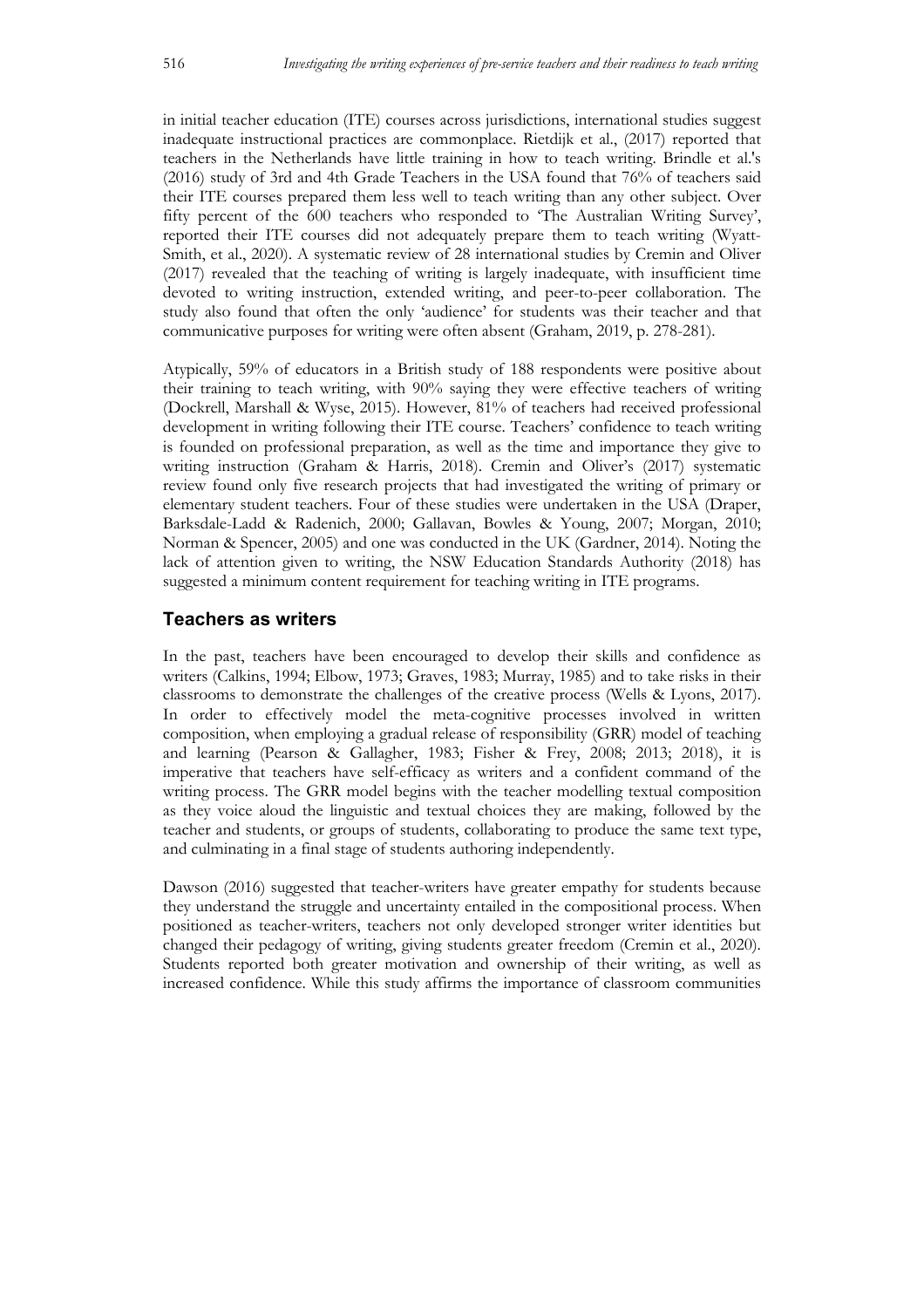of writers, Cremin et al. (2020) concluded further research is required to identify if positive links exist between teacher-writer identity and improvements in students' writing.

# **Methods**

The sparse knowledge of student teachers, as writers, makes this study a significant contribution to a neglected area of academic and professional scrutiny. To learn more about education students' engagement with, and experience of, writing students were surveyed in the first week of their Primary, or Early Childhood B.Ed course. We sought to elicit students' recent experience of writing across different genres, as well as the extent to which, on entering ITE, they already possessed the pre-requisite skills to model compositional processes, across various genres. Also we asked what might be the ramifications for the teaching of writing, if these skills were lacking?

This study employed a quantitative, descriptive approach to data collection. Students were asked to complete a questionnaire, using the online survey platform, *Qualtrics* (see Appendix 1). Completion was undertaken independently and in their own time. Conducted over three years, from March 2019 to April 2021, the study included students from three annual intakes. Participation was voluntary and the request to participate was communicated, in writing, via the online learning platform, *Blackboard*. The survey consisted of 18 closed questions designed to elicit information about students' literacy practices and behaviours. A 'temporal' Likert scale was used, requiring participants to identify how recently they had written specified text types. The temporal scale ranged from the day on which the survey was completed to a period of two years before completion. Text types ranged from digital forms such as text messages and emails, to poetry, narrative and persuasive writing.

# **Sample**

The sample of 1217 participants included three sets of students. A small group, 1.9% ( $n=23$ ), were local students studying online; a second group, ( $21.1\%$ ; n =256), studied on campus; and the largest group of distance learners (77%; n=934) studied via Open Universities of Australia (OUA). OUA provides university access to students who are unable to attend on-campus classes for various reasons. Whilst 18.2% of Australian teachers are male, in our study males accounted for only 9.5% (n=116) of the sample (Cruickshank, 2017; McGrath & Bergen, 2017). There were 1101 (n=90.5%) women in the sample. Participants' ages ranged between  $17$  and  $40 +$ , with the youngest group of students (aged 17-20) making up 20.0% ( $N = 244$ ). In the age range 21-25 there were 231 students (19.0%); 17.2% (N=210) were aged 26 -30. The largest group (29.6%; N = 360) were aged 31-40 and 14.2% (n=173) were aged over 40.

The age demographic reflects the fact that over three-quarters of students were studying via OUA which tends to attract mature age students (Australian Government Department of Education, Skills and Employment, 2019). The fact the majority of students were aged over 21 suggested they might not have recent experience in extended writing.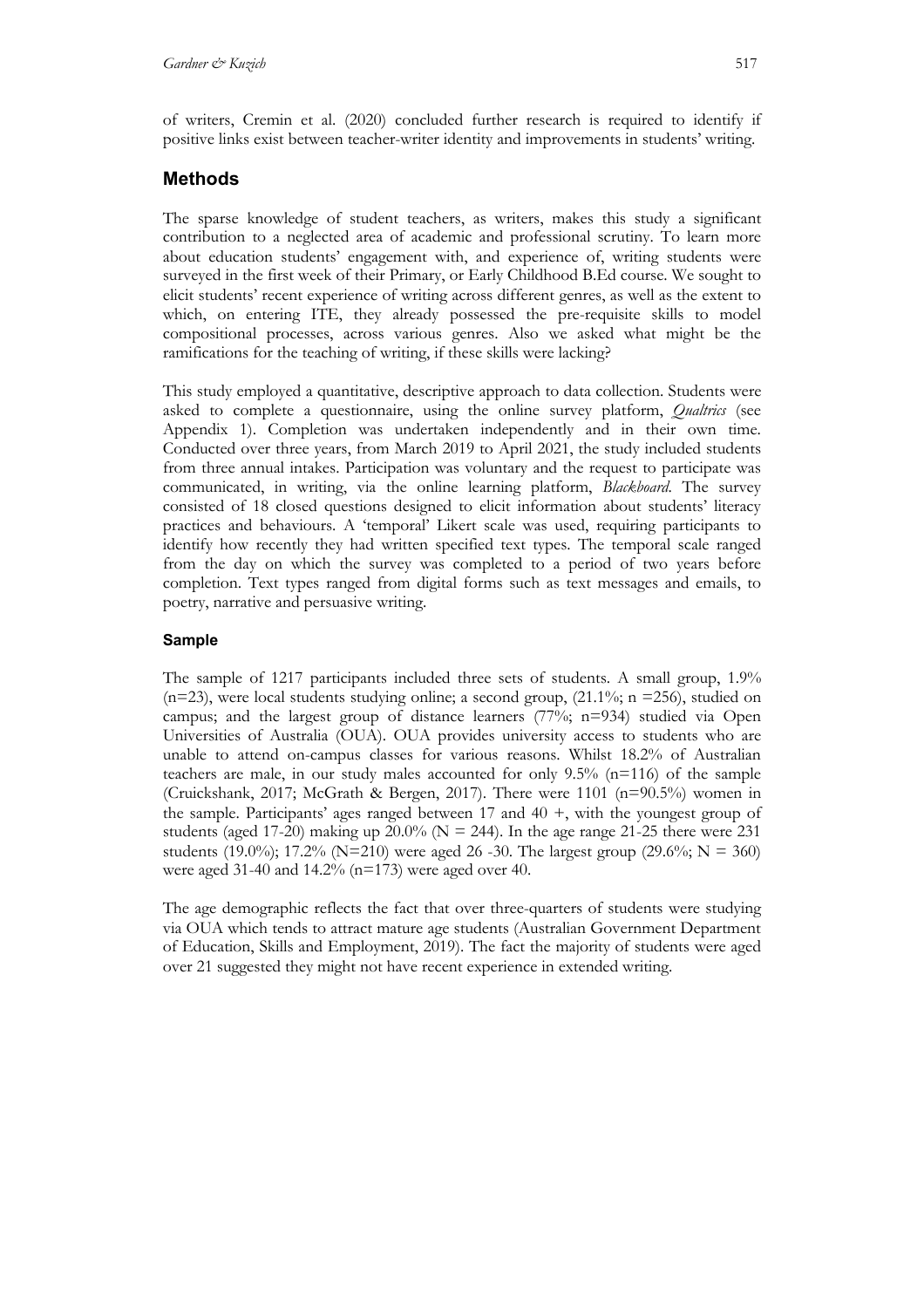# **Findings and discussion**

The survey captured students' recent engagement with writing by identifying the text types they most frequently used. Questions sought to identify their informal and formal uses of writing, as well as the social and academic purposes of writing. Text types categorised as informal and social were: text messages, emails, social media posts, and list-making. Those considered more formal and academic were: narratives, persuasive texts, letters, poetry, diary entries, book reviews, explanations, and instructions.

#### **Digital texts: The 'new' normal**

In keeping with Perrin and Kumar's (2019) finding that 92% of adults in the USA go online each day, the normativity of instant, or text, messaging is confirmed in this study. The vast majority of students  $(86.9\%; n=1057)$  had sent a text message on the day they completed the survey, and a further 11.4% (n=139) had done so within the previous week. The tendency to write using digital devices was supported by two further findings. On the day of completing the survey,  $39.4\%$  (n=478) of students had written an email and a further 45.0% (n=546) had written one within the previous week. So, over a week 98.4% of students had written at least one text message and 84.4% had sent at least one email. The use of social media was slightly lower with  $68.6\%$  ( $n=820$ ) of students using various platforms to write messages during the course of a week, with  $33.7\%$  (n=403) having done so on the day they completed the survey. A further 13.6% ( $n = 162$ ) had written via social media within the previous month. Writing lists was the most frequent form of nondigital writing. On the day of the survey, 39.27% (n=476) of students had written a list and a further 84.4% (n=1023) had written one within the previous week. These data are represented in Figure 1, which captures the percentage of students writing digital texts and lists across recent time-frames, from those written on the day they completed the survey, to those written up to three months before the survey.



Figure 1: Students' experience of writing digital texts

Digital texts tend to be short, multi-modal compositions, which include abbreviations and emojis, denoting mood, tone, and emotion. Whilst these texts extend the range of literacy available to 21st century students, it is unlikely to be sufficient preparation for writing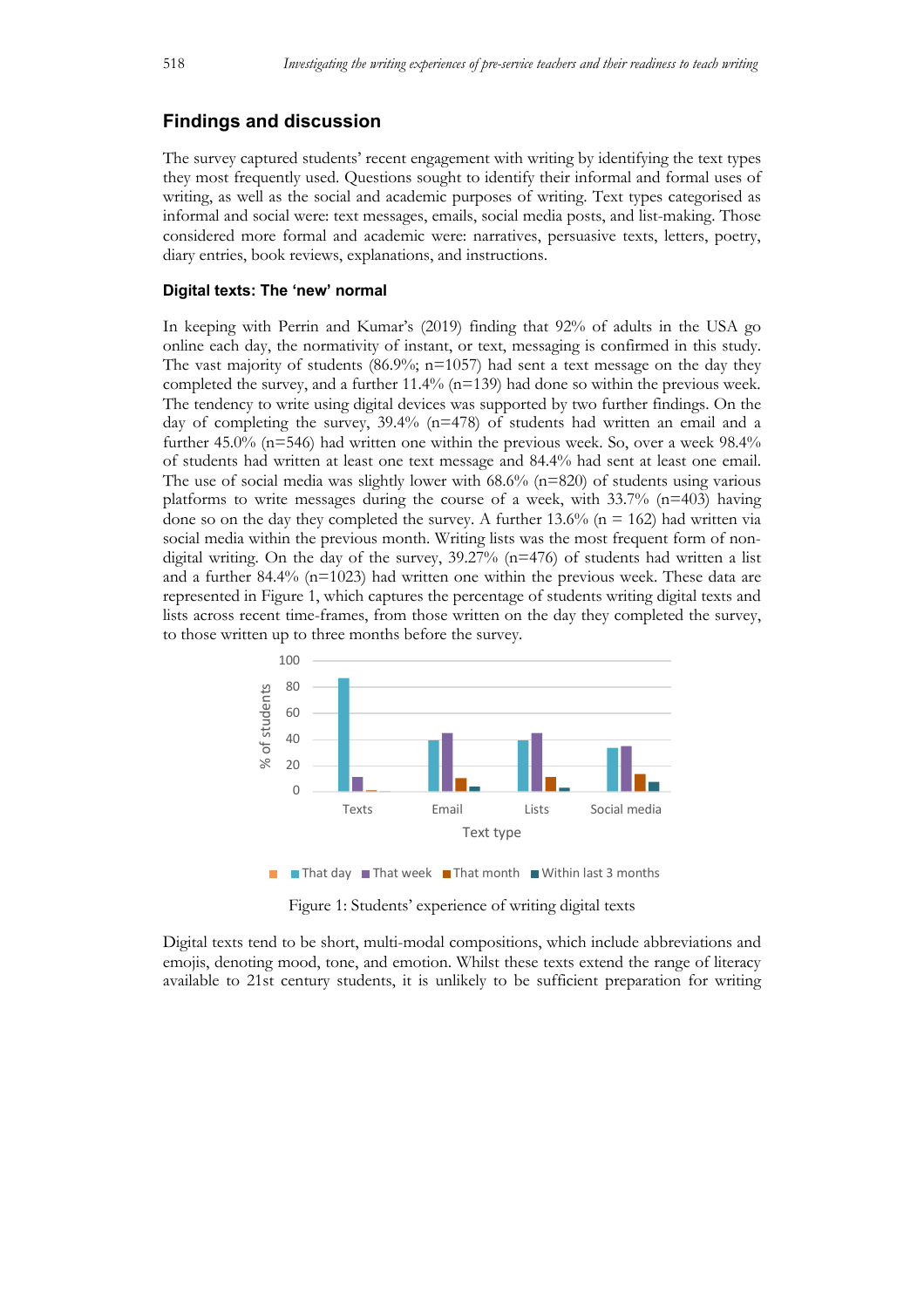extended texts. Elsewhere, it is documented that undergraduates prefer to read digital texts (Singer & Alexander, 2017) and find difficulty reading extended texts (Twenge, Martin & Spitzberg, 2019) and it may be that frequently writing short digital texts causes a similar reduction in cognitive stamina, necessary to write extended compositions. This is a subject for further research, however.

## **Writing non-digital texts**

A quarter of students had not written an essay in over a year, and almost a fifth of the sample (18.8%: n=228) had not written one in over two years. Given the demographic of the student cohort, this finding is unsurprising and reflects the number of mature students returning to study after a long absence. Nevertheless, the finding suggests the possibility that some students may need academic support to be re-acquainted with essay writing.

The survey elicited how recently students had produced text types common to Australian primary schools, and the writing curricula of other Anglophone countries, including recounts, reports, instructions, poetry, and information texts. The text types privileged by NAPLAN writing assessments, which Australian primary students take in Years 3 and 5, are narrative and persuasion. At the very least, newly qualified teachers need to be adept to teach the compositional processes and textual structures of these texts. However, evidence suggests the majority of pre-service teachers enter the profession with no greater experience of writing, or how to teach it, than was acquired in their own schooling (Gardner, 2018; Graham, 2019; Persky, et al., 2003; Rietdijk, et al., 2017; Wyatt-Smith & Jackson, 2020).

If studies suggest the quality of writing instruction in schools is below par (Persky, et al., 2003; Rietdijk et al., 2017; Wyatt-Smith & Jackson, 2020), then many pre-service teachers have scant scaffolding to construct an informed pedagogy of writing. In the week before the survey, 5.1% ( $n=61$ ) of students had written a story. It may seem unlikely that 1 in 20 students were budding story writers, but these students were studying a literacy unit in which they were already positioned as writers. Although not required to write a story, it is possible some students did so, in response to the set writing task for that week. A further  $5.7\%$  (n=68) had written a story during the previous month. However, it is noteworthy that 54.1% (n=651) of students had not written a story in over 2 years. Slightly fewer students (5.0%; n=60) had written a persuasive piece at some point the previous week and a further 14.7% (n=178) had done so within a month. Although many students had more recent experience of writing persuasions than narratives, almost two in five students,  $(38.5\%; n=466)$  had not written this text type in over two years.

Writing informal letters was far more popular than either narrative or persuasions, but less frequent than digital forms. On the day of the survey, 4.6% (n=56) of students had written a letter. This figure increased to  $23.0\%$  (n=278) for the previous week and  $42.2\%$  $(n=513)$  for the previous month. A smaller number  $(12.0\%$ ,  $n=145)$ , had not written an informal letter for more than two years.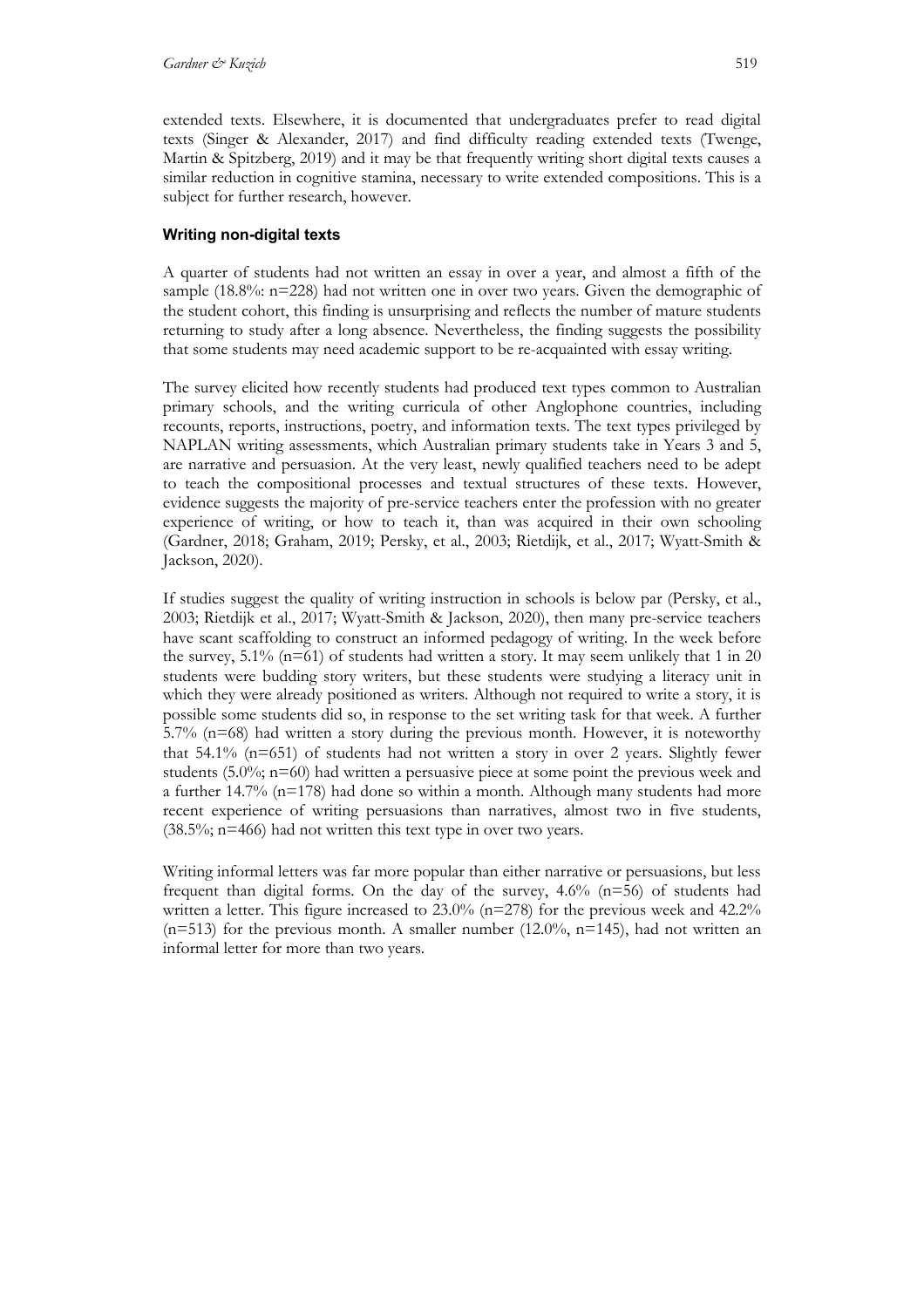The unpopularity of poetry found elsewhere (Ofsted, 2007) was replicated in this study with  $68\%$  ( $n=758$ ) of students saying they had not written a poem in over two years, whilst only 9% (n=109) had written one within the last month, and 13.5% (n=163) had written a poem in the last three months.

Keeping a diary appears to be waning, given that  $43\%$  (n=513) had not kept a diary for over two years. Just over a fifth  $(22\%, n=168)$  had kept one within the previous month. There was little evidence that students had recent, reflective engagement with literature through writing, with 75% (n=900) reporting they had not written a book review in over two years, and only 5% (n=110) having written one in the previous three months.

Report writing fared better, however. Within the previous month, 18% (n=218) had written a report and a further 24% (n=283) had produced one within the previous three months. Even so, almost  $24\%$  (n=283) of students had not written a report in over two years. Writing instructions was a relatively common practice. Within the previous three months,  $63\%$  (n=762) had written at least one set of instructions and a further  $12\%$  $(n=141)$  reported having done so within six months. A much smaller group (9%; n=103) of students had not written this text type in over two years. This figure rose to 12% (n=147) for those who had not written an explanatory text in over two years. However, the majority of students,  $63\%$  (n=771) had relatively recent practice writing explanations, having done so within the previous three months. These data are represented in Figure 2, which clearly shows the most widely used text types in primary classrooms are the very genres with which these pre-service teachers have the least recent experience of writing.



Figure 2: Students' writing of text types used in the primary classroom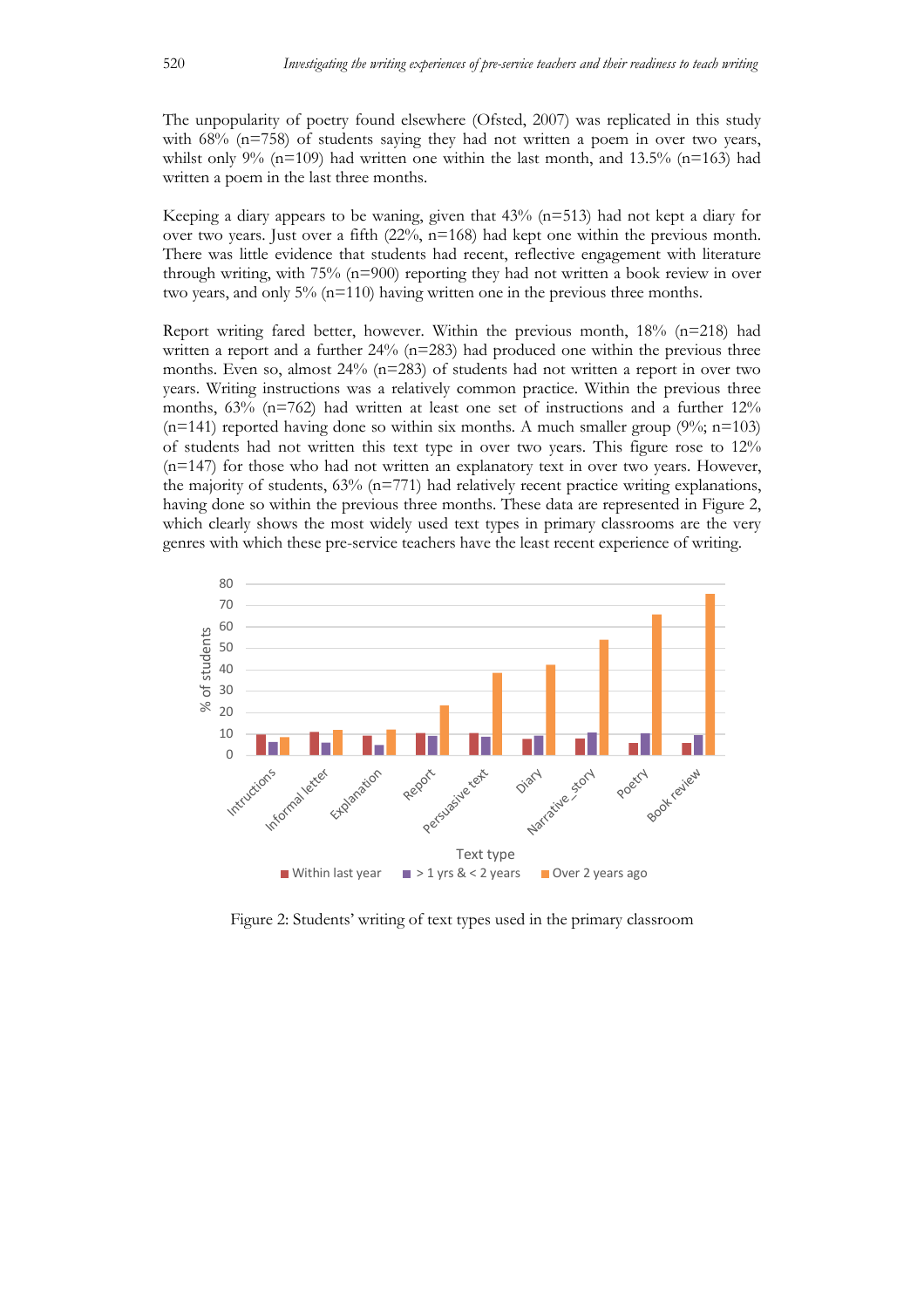## **Students' experiences of writing texts used in the primary classroom**

The kind of writing, or text type, a person engages with is dependent on the associated social and cultural purpose. For some participants writing was part of their job role but for the majority, there was no necessity to write beyond simple digital texts such as emails, and special media posts. This is indicative of the changes to writing practices over the years, where social media, texting, and email communications have replaced the more formal writing of the past. The fact a majority of students had relatively recent experience in writing informational/expository texts is perhaps indicative of text types commonly used in secondary and tertiary education. Although knowledge of these genres is an asset for pre-service teachers, recent experience in writing the texts commonly found in the early years and primary education is imperative. The finding that almost 7 in 10 Year One, pre-service teachers, had not written a poem in over two years, and that almost 6 in 10, and 4 in 10, respectively had no recent experience of narrative or persuasive writing, is concerning.

If, as Rietdijk et. al. (2017) suggested, teachers' knowledge of writing influences their teaching of writing, these findings imply that students begin ITE courses with significant gaps in knowledge. In addition to personal experiences of writing, McCarthey et. al. (2014, p.83) argued that teachers' pedagogies of writing are influenced by curriculum demands and professional development.

Declining national standardised test results and international comparisons increase government pressure on schools to raise achievement. However, three decades of neoliberal education policies in education have decimated centralised professional development delivered by experts with tacit knowledge of the schools in their jurisdictions (Robinson, 2015). For example, Western Australia, a state eight times the size of the United Kingdom, now has only two centrally funded literacy consultants. The void is filled by 'tips for teachers' disseminated via social media; one-off ad hoc training by consultants, or manuals that accompany commercial writing programs.

## **The importance of a knowledgeable teacher of writing**

Based on classroom-based research in English schools, Fisher et. al. (2011) found that teachers who emphasised the importance of meaning-making, purpose, the use of linguistic devices, and their effect on the reader, elicited effective writing from students (Fisher et al., 2011). In addition, educators who have applied a Hallidayan perspective (Halliday & Matthiessen, 2014; Halliday, 1978), focusing on the social functions of different text types, as well as their linguistic and textual structures, have emphasised the importance of metalinguistic dialogue between teachers and students during the compositional process (Healy & Gardner, 2021; Myhill, Newman & Watson, 2020; Myhill, 2019; Myhill, 2018; Myhill, Jones & Wilson, 2016; Myhill & Newman, 2016; Myhill, Jones, Lines & Watson, 2012). A solid grounding in teaching grammar in the context of student's own writing might obviate increasing incursions into the classroom of formulaic writing programs, by making compositional processes meaningful events in which the teacher and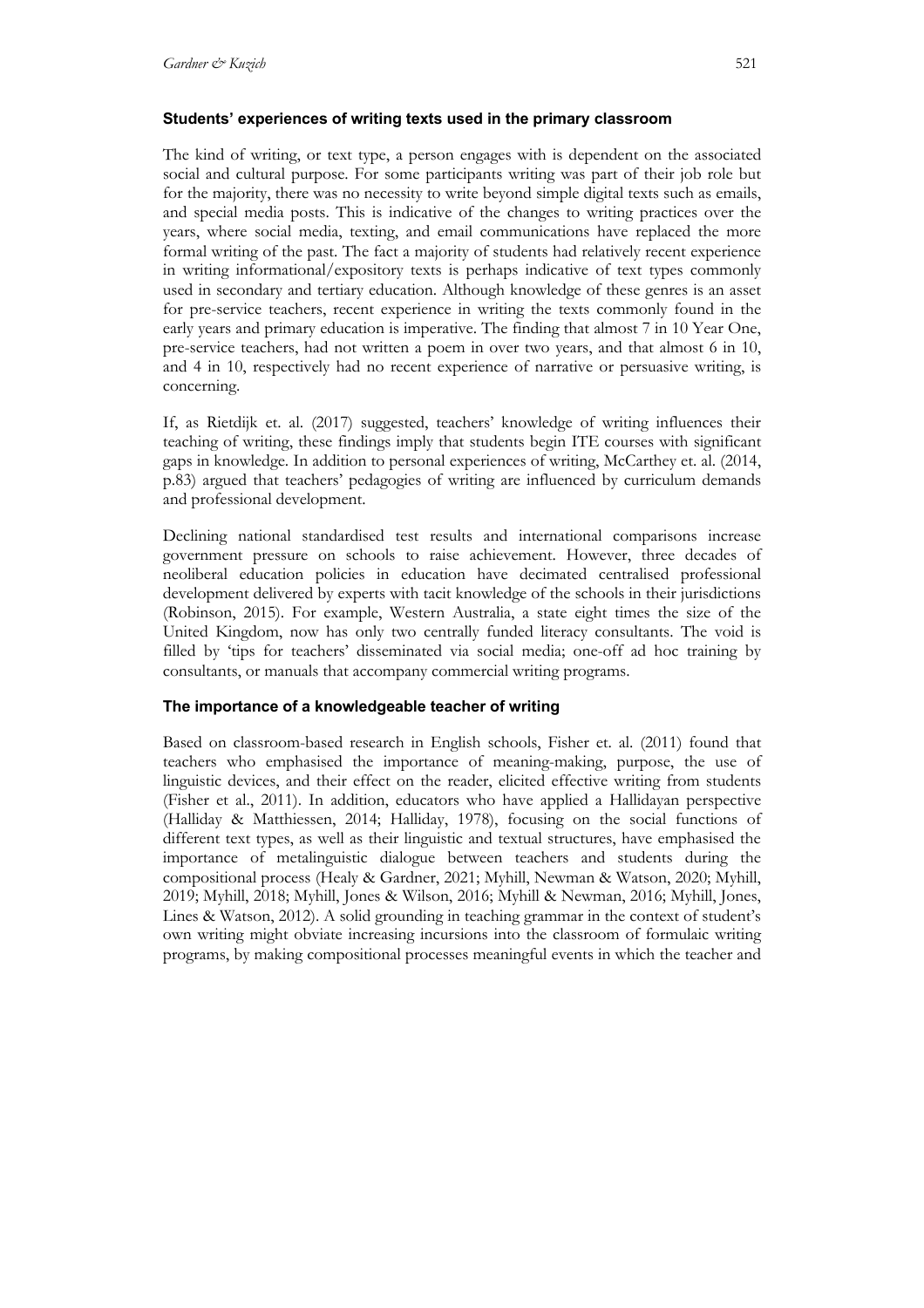students co-construct texts around an appropriate selection of linguistic devices, designed to create particular effects for different audiences.

Pedagogic practices in the teaching of English such as modelled and shared writing in which the teacher spontaneously writes, demonstrating to students the metacognitive processes that influence their word choices, sentence structures, meanings, and effects on the reader, require teachers to be confident and adept writers across the major text types taught in primary schools. The findings of this study suggest that many ITE students may lack confidence and/or skills, due to infrequent writing of these text types. However, if ITE courses included sufficient opportunities to develop experienced 'insider' knowledge of the writing process, students might be better placed to demonstrate to primary school students the 'craft' of writing, involving an iterative, recursive movement of thinking, planning, writing, and monitoring, as texts emerge. This assertion is supported by evidence from 'teachers as writers' research, which combines personal experience of writing and professional development, showing that when teachers develop agentic voices as writers, through sustained practice, they acquire more informed classroom pedagogies of writing (Cremin & Baker, 2014; Wells & Lyons, 2017). Evidence also suggests that targeted teaching by means of guided writing contributes to improvements in students' writing (Education Standards Research Team, 2012). In addition, the compositional challenges negotiated by teachers, as writers, encouraged them to be more 'empathetic' to their students, as writers (Brooks, 2007, p. 178).

The findings of this study provide valuable information about the 'on-entry' writing experiences of undergraduate students in one institution. However, given international evidence pointing to the neglect of writing in schools, it is suggested these data are pertinent to ITE providers beyond the focus institution. In essence, these findings demonstrate that significant numbers of entry-level students may have relatively little recent experience in writing the text types they will be expected to model to students in primary classrooms. Unless they have opportunities to write these texts in their courses, many of these students will graduate without having written narratives, persuasive texts, poetry, reports, or information texts for at least six years, and for some the time-lapse will be much longer. This lack of experience contributes to a 'cycle of decline' (see Figure 3). The cycle begins in schools where evidence suggests students may receive an inadequate experience of writing (Gardner, 2018; Wyatt-Smith & Jackson, 2020; Rietdijk, et. al., 2017) followed by few opportunities to develop in-depth knowledge of writing as pre-service teachers, with the corollary that graduate primary teachers may be insufficiently equipped to teach writing. The cycle, therefore, remains unbroken. It is what Bloom and VanSlyke-Briggs (2019), referred to above, called the 'closed loop'.

These data might be regarded as 'knowledge-for-change' because they indicate the need for the ITE Primary English curriculum in Australia to be revamped to include practical experience in the teaching of writing. The advice may also apply to ITE institutions internationally. Given the importance of writing to national economies (Brandt, 2014; Harder, 2006; National Commission on Writing, 2004), governments have a vested interest in ensuring pre-service teachers have an excellent grounding in *being* writers, in order to explicitly teach writing from the vantage point of deep practical expertise.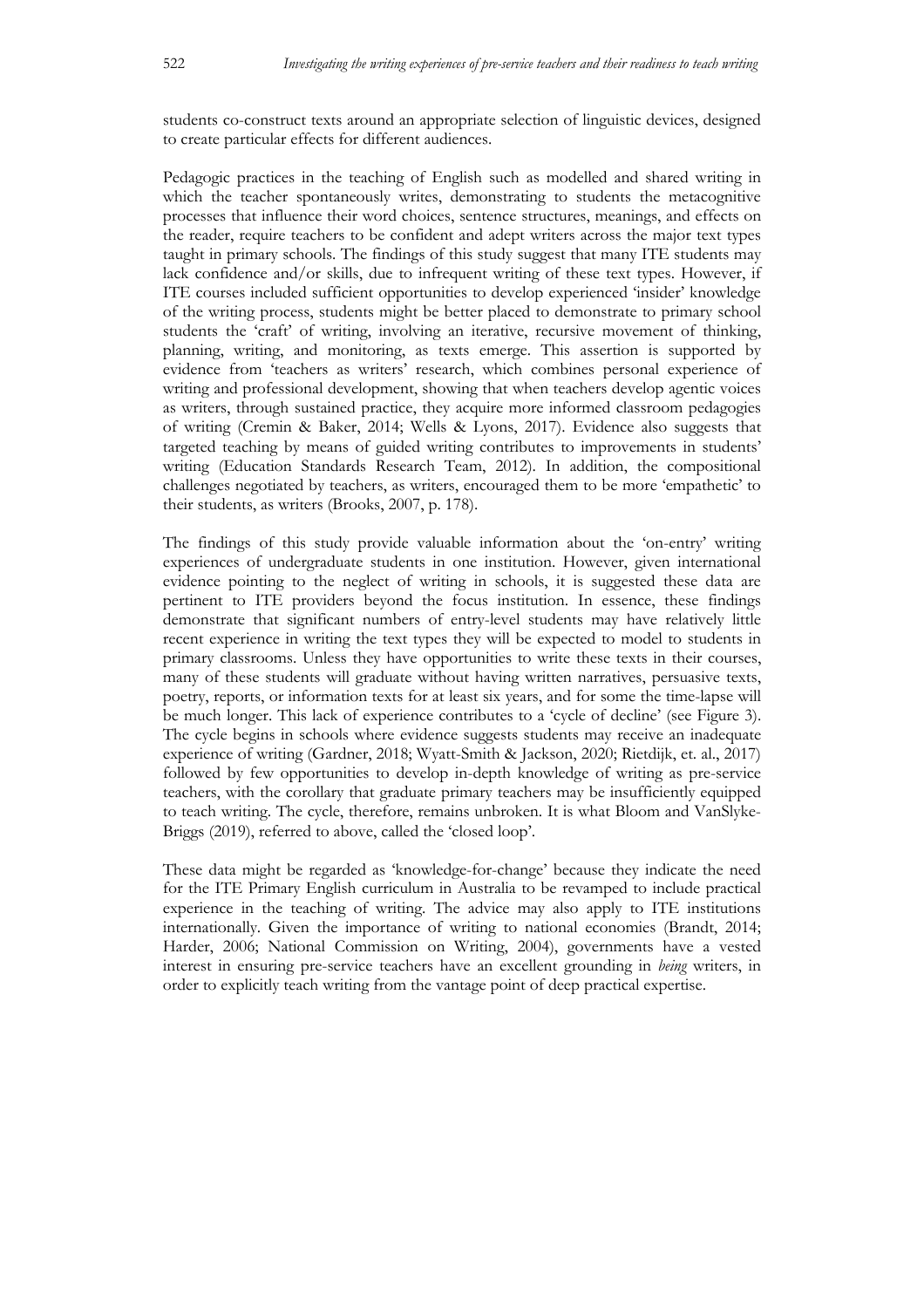

Figure 3: The cycle of decline in the teaching of writing

# **Conclusion**

Against a backdrop of declining standards of primary school students' writing and a dearth of research evidence about the reasons for this, as well as the means to reverse the trend, this research reveals that whilst pre-service primary and ECE teachers write regularly, their staple writing tends to be short digital texts. Whilst these text types extend students' repertoire of writing skills, the finding that over fifty percent of the 1217 preservice teachers surveyed had not written a poem, story, or book review; and one in four had not written a persuasive piece or diary in over two years, suggests that the next generation of graduates may be ill-equipped to teach writing, despite an expectation that teachers have the expertise to teach young developing writers how to construct extended written compositions across different text types. We endorse the view that teachers should be writers (Cremin, Myhill, Eyres, Nash, Wilson & Oliver, 2020; Dawson, 2016) and advocate that graduates entering the profession need confidence as teacher-writers. We, therefore, posit that if they are not already doing so, teacher education providers should make provision in their courses for pre-service primary and ECE teachers to re-engage with, and reflect upon, the compositional processes of texts they have had little recent experience of writing.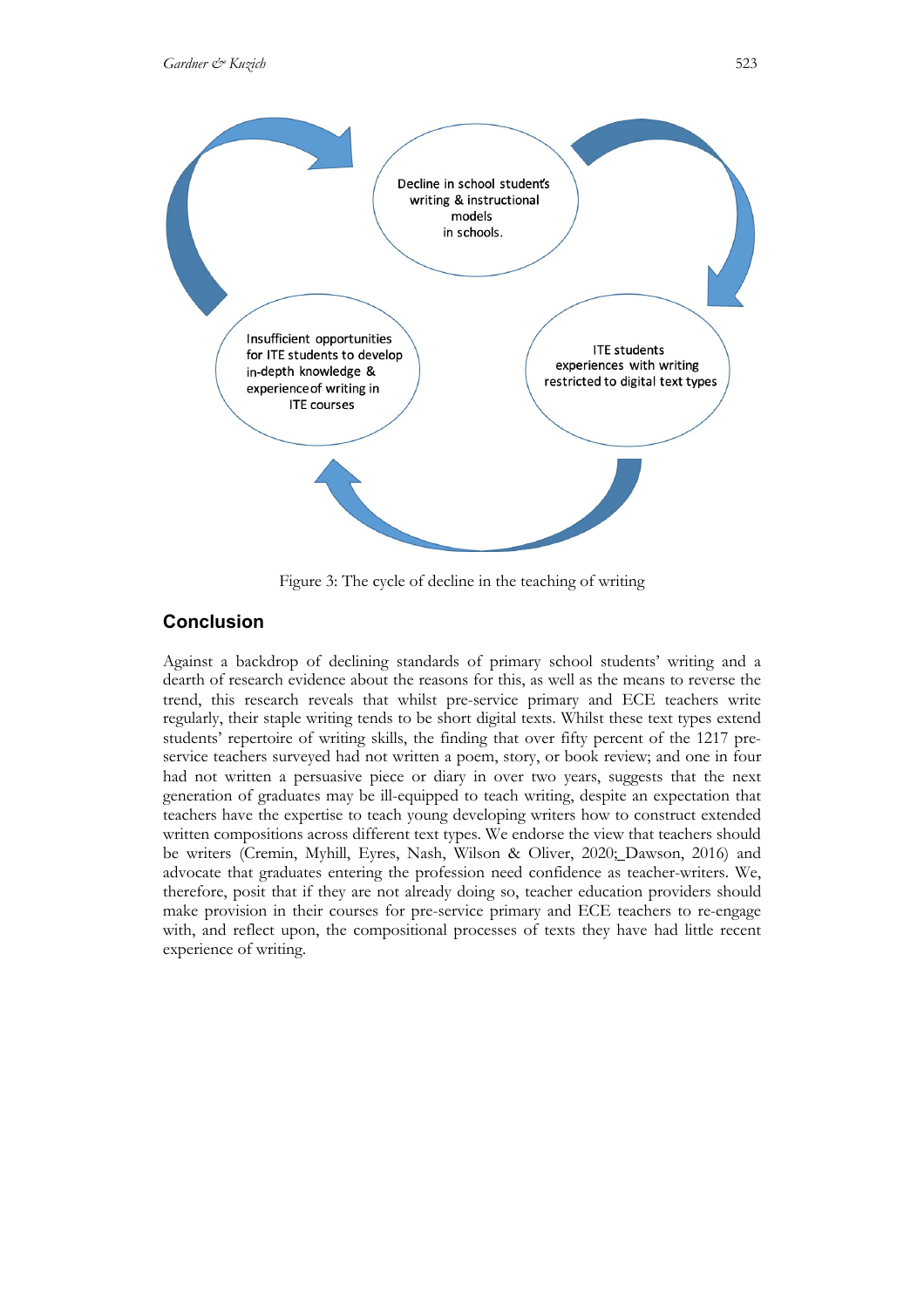The assumption cannot be made that pre-service teachers have sufficient knowledge or experience of writing from their everyday experiences. Our findings affirm the necessity for the explicit teaching of writing as a vital part of the curriculum for pre-service teachers. However, this necessitates the allocation of appropriate resources, at both the institutional and national level, to meet students' needs, as writers. Additional resources for teacher educators to improve students writing at university level may be a costeffective means of raising the achievement of school-age students also.

# **References**

- Australian Government (2014). *School teacher workforce data reports*. Department of Education, Skills and Employment. https://www.dese.gov.au/teaching-and-schoolleadership/school-teacher-workforce-data-reports
- Australian Government Department of Education, Skills, and Employment (2019). *Higher education statistics: 2019 section 10 Open Universities Australia*. https://www.dese.gov.au/higher-education-statistics/resources/2019-section-10 open-universities-australia
- Bloom, E. & VanSlyke-Briggs, K. (2019). The demise of creativity in tomorrow's teachers. *Journal of Inquiry and Action in Education*, 10(2), 90-111. https://files.eric.ed.gov/fulltext/EJ1241564.pdf
- Brandt, D. (2014). *The rise of writing: Redefining mass literacy*. Cambridge University Press. https://doi.org/10.1017/CBO9781316106372
- Brindle, M., Graham, S., Harris, K. R. & Hebert, M. (2016). Third and fourth grade teacher's classroom practices in writing: A national survey. *Reading & Writing*, 29, 929-954. https://doi.org/10.1007/s11145-015-9604-x
- Brooks, G. W. (2007). Teachers as readers and writers and as teachers of reading and writing. *The Journal of Educational Research*, 100(3), 177-191. https://doi.org/10.3200/JOER.100.3.177-191
- Calkins, L. M. (1994). *The art of teaching writing*. Heinemann. https://www.heinemann.com/products/08809.aspx
- Chamberlain, L. (2019). Places, spaces, and local customs: Honouring the private worlds of out-of-school text creation. *Literacy,* 53(1), 39-45. https://doi.org/10.1111/lit.12154
- Cremin, T. (2006). Creativity, uncertainty, and discomfort: Teachers as writers. *Cambridge Journal of Education*, 36(3), 415-433. https://doi.org/10.1080/03057640600866023
- Cremin, T. & Baker, S. (2014). Exploring the discursively constructed identities of a teacher-writer teaching writing. *English Teaching: Practice and Critique*, 13(3), 30-55. https://files.eric.ed.gov/fulltext/EJ1050174.pdf
- Cremin, T. & Myhill, D. (2012). *Writing voices: Creating communities of writers*. Routledge. https://www.routledge.com/Writing-Voices-Creating-Communities-of-Writers/Cremin-Myhill/p/book/9780415579810
- Cremin, T., Myhill, D., Eyres, I., Nash, T., Wilson, A. & Oliver, L. (2020). Teachers as writers: Learning together with others. *Literacy*, 54(2), 49-59. https://doi.org/10.1111/lit.12201
- Cremin, T. & Oliver, L. (2017). Teachers as writers: A systematic review. *Research Papers in Education,* 32(3), 269-295. https://doi.org/10.1080/02671522.2016.1187664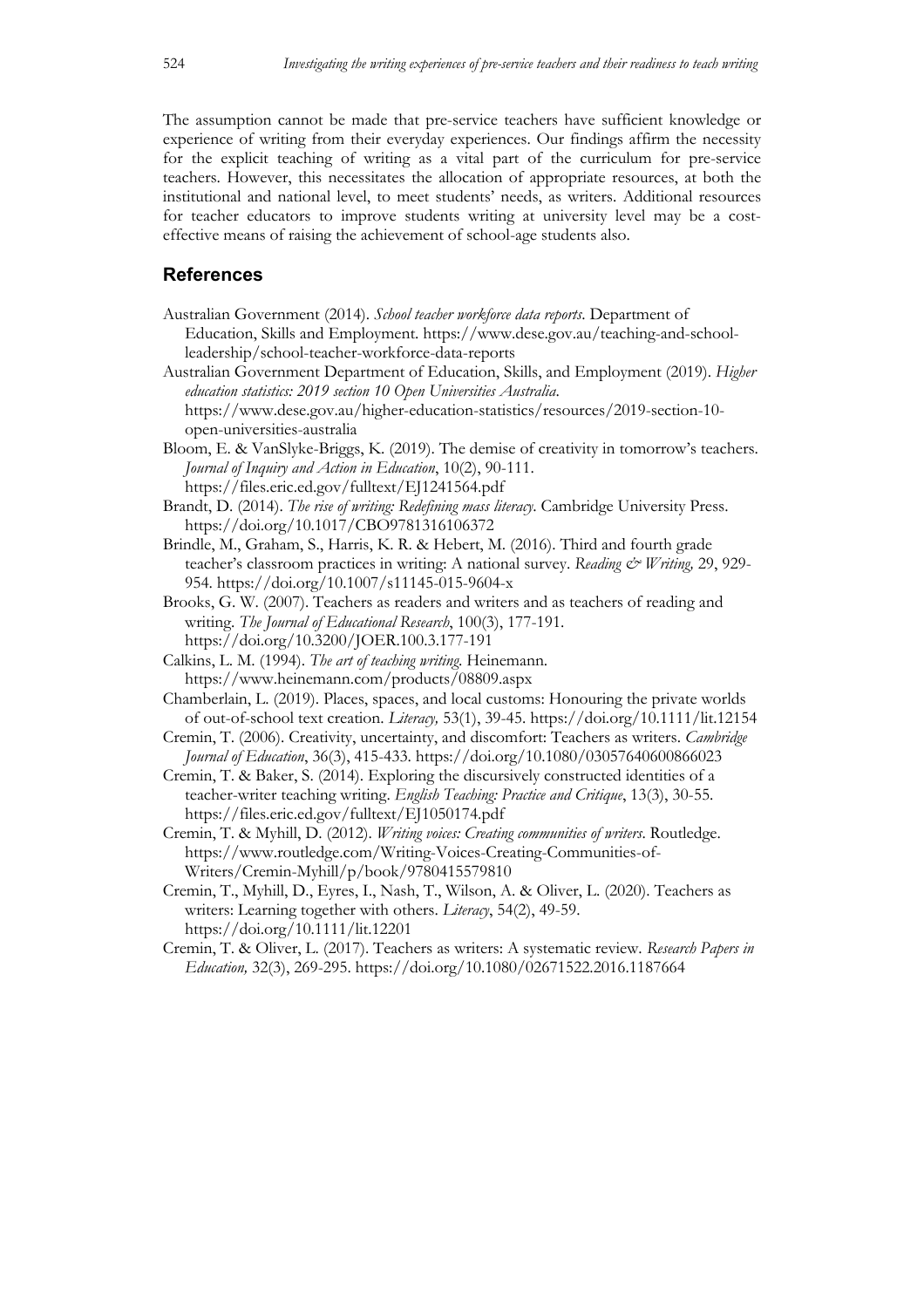- Cruickshank, V. (2017). Primary schools are losing more and more male teachers, so how can we retain them? *The Conversation,* 8 August. https://theconversation.com/primaryschools-are-losing-more-and-more-male-teachers-so-how-can-we-retain-them-82017
- Cutler, L. & Graham, S. (2008). Primary grade writing instruction: A national survey. *Journal of Educational Psychology,* 100(4), 907-919.
- https://psycnet.apa.org/doi/10.1037/a0012656
- D'Arcy, P. (1999). *Two contrasting paradigms for the teaching and the assessment of writing: A critique of current approaches in the National Curriculum*. NAPE, NAAE and NATE.
- Dawson, C. M. (2016). *The teacher-writer: Creating writing groups for personal and professional growth.* Teachers College Press. https://tcrecord.org/books/abstract.asp?ContentId=21875
- Department of Education, Skills, and Employment (2014). *School teacher workforce data reports.* Australia. https://www.dese.gov.au/teaching-and-school-leadership/schoolteacher-workforce-data-reports
- Diener, C. I. & Dweck, C. S. (1978). An analysis of learned helplessness: Continuous changes in performance, strategy, and achievement cognitions following failure. *Journal of Personality and Social Psychology,* 36(5), 451-462.
- https://psycnet.apa.org/doi/10.1037/0022-3514.36.5.451 Dockrell, J. E., Marshall, C. R. & Wyse, D. (2016). Teachers' reported practices for teaching writing in England. *Reading and Writing*, 29, 409-434. https://doi.org/10.1007/s11145-015-9605-9
- Draper, M. C., Barksdale-Ladd, M. A. & Radencich, M. C. (2000). Reading and writing habits of preservice teachers. *Reading Horizons.* 40(3), 185-203. https://scholarworks.wmich.edu/cgi/viewcontent.cgi?article=1219&context=reading \_horizons
- Education Standards Research Team (2012). *What is the research evidence on writing? Research Report DFE-RR238.* Department for Education. https://assets.publishing.service.gov.uk/government/uploads/system/uploads/attach ment\_data/file/183399/DFE-RR238.pdf
- Elbow, P. (1973). *Writing without teachers*. Oxford University Press. [2nd ed] https://global.oup.com/academic/product/writing-without-teachers-9780195120165
- Fisher, D. & Frey, N. (2008). Releasing responsibility. *Educational Leadership*, 66(3), 32-37. https://www.ascd.org/el/articles/releasing-responsibility
- Fisher, R., Myhill, D. & Twist, L. (2011). *Evaluation of every child a writer report 2: teaching and writing in ECaW classes*. Research Report DFE-RR108 (b). Department for Education*.* http://dera.ioe.ac.uk/id/eprint/3595
- Fisher, D. & Frey, N. (2013). *Better learning through structured teaching: A framework for the gradual release of responsibility*. Association for Supervision and Curriculum Development. https://shop.ascd.org/PersonifyEbusiness/Store/Product-Details/productId/110955669
- Fisher, D. (2018). *Gradual release of responsibility: Where we are now?* Paper presented at the annual meeting of the Literacy Research Association, 28 November - 1 December. Indian Wells, CA.
- Ford, M. (2013). Achievement gaps in Australia: What NAPLAN reveals about education inequality in Australia. *Race Ethnicity and Education*, 16(1), 80-102.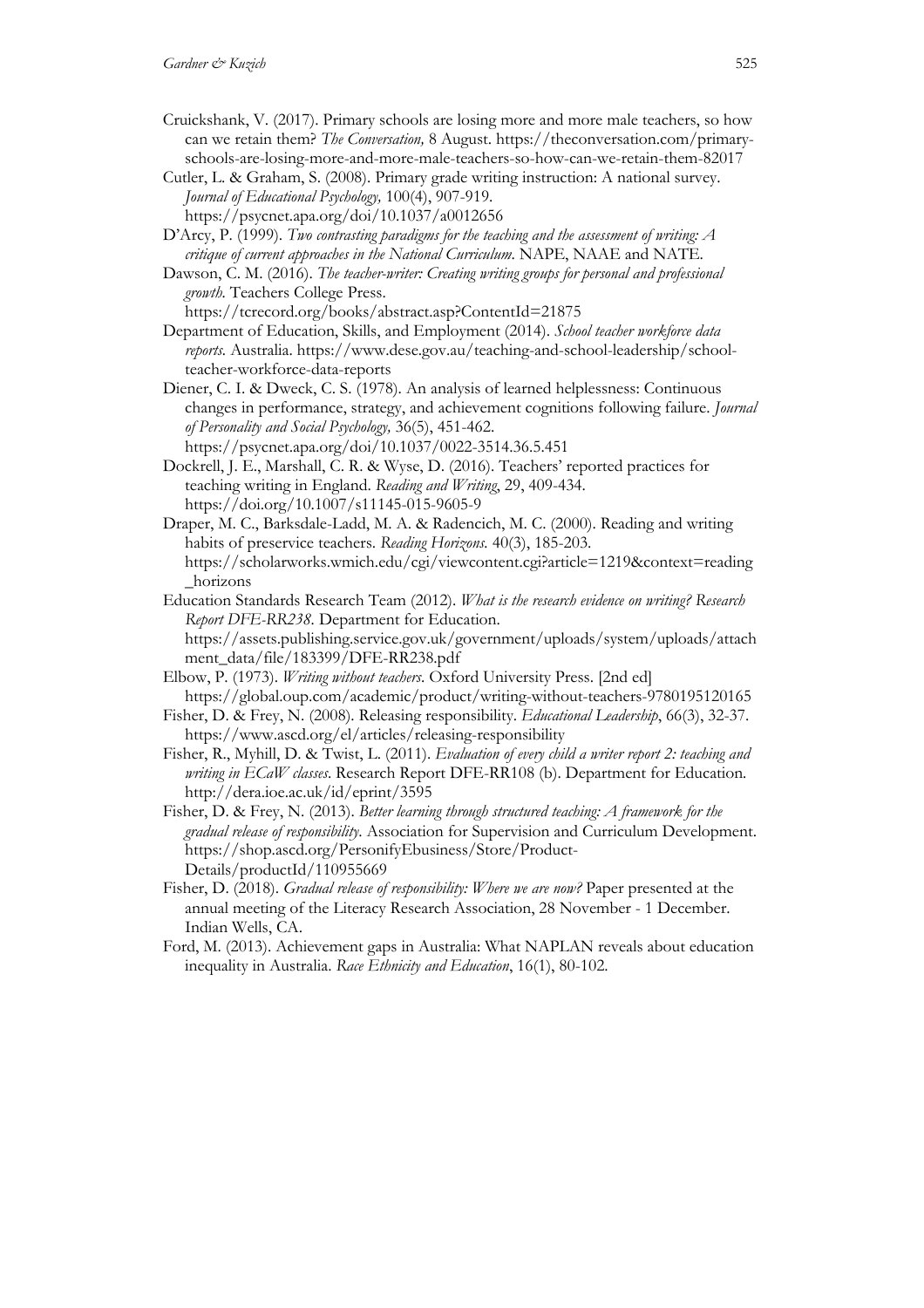- Gallavan, N. P., Bowles, F. A. & Young, C. T. (2007). Learning to write and writing to learn: Insights from teacher candidates. *Action in Teacher Education,* 29(2), 61-69. https://doi.org/10.1080/01626620.2007.10463449
- Gardner, P. (2018). NAPLAN: The writing is on the wall but who is actually reading it? *English in Australia,* 53(1), 15-23. https://go.gale.com/ps/i.do?id=GALE%7CA545953087&sid=googleScholar&v=2.1&it=r&li
	- nkaccess=abs&issn=01552147&p=HRCA&sw=w&userGroupName=anon%7Ecc60e9ce
- Gardner, P. (2014). Becoming a teacher of writing: Primary student teachers reviewing their relationship with writing. *English in Education*, 48(2), 128-148. https://doi.org/10.1111/eie.12039
- Gardner, P. (2012). Paradigms and pedagogy: Revisiting D'Arcy's critique of the teaching and the assessment of writing. *English in Education*, 46(2), 135-154. https://doi.org/10.1111/j.1754-8845.2012.01123.x
- Gardner, P. (2010). *Creative English, creative curriculum*. Routledge. https://www.routledge.com/Creative-English-Creative-Curriculum-New-Perspectives-for-Key-Stage-2/Gardner/p/book/9780415466851
- Graham, S. (2019). Changing how writing is taught. *Review of Research in Education,* 43(1), 277-303. https://doi.org/10.3102/0091732X18821125
- Graham, S. & Harris, K.R. (2018). An examination of the design principles underlying a self-regulated development study. *Journal of Writing Research,* 10(2), 139-187. https://doi.org/10.17239/jowr-2018.10.02.02
- Graham, S. & Hebert, M. (2011). Writing-to-read: A meta-analysis of the impact of writing and writing instruction on reading. *Harvard Educational Review*, 81(4), 710-744. https://doi.org/10.17763/haer.81.4.t2k0m13756113566
- Graham, S. & Hebert, M. (2010). *Writing to read: Evidence for how writing can improve reading*. Carnegie Corporation Time to Act Report. Washington, DC: Alliance for Excellent Education. https://www.carnegie.org/publications/writing-to-read-evidence-for-howwriting-can-improve-reading/
- Giroux, H. A. & Schmidt, M. (2004). Closing the achievement gap: A metaphor for children left behind. *Journal of Educational Change*, 5(3), 213-228. https://doi.org/10.1023/B:JEDU.0000041041.71525.67
- Graves, D. H. (1983). *Writing: Teachers and children at work*. Heinemann. https://eric.ed.gov/?id=ED234430
- Graves, D. H. (1981). Patterns of child control of the writing process. In D. H. Graves (Ed.), *A case study observing the development of primary children's composing, spelling, and motor behaviours during the writing process*, final report (pp. 177-188). University of New Hampshire. https://eric.ed.gov/?id=ED218653
- Halliday, M. A. K. & Mattiessen, C. (2014). *Halliday's introduction to functional grammar* 4th ed. Routledge. https://www.routledge.com/Hallidays-Introduction-to-Functional-Grammar/Halliday-Matthiessen/p/book/9781444146608
- Halliday, M. A. K. (1978). *Language as social semiotic: The social interpretations of language and meaning.* Edward Arnold.
- Harrison, C. A. (2012). *The impact of the standards movement on creativity and imagination as perceived by fine arts teachers.* Walden University, Maryland, USA.
- Healy, B. & Gardner, P. (2021). Writing, grammar and the body: A cognitive stylistics framework for teaching upper primary narrative writing. *Literacy,* 55(2), 125-135. https://doi.org/10.1111/lit.12242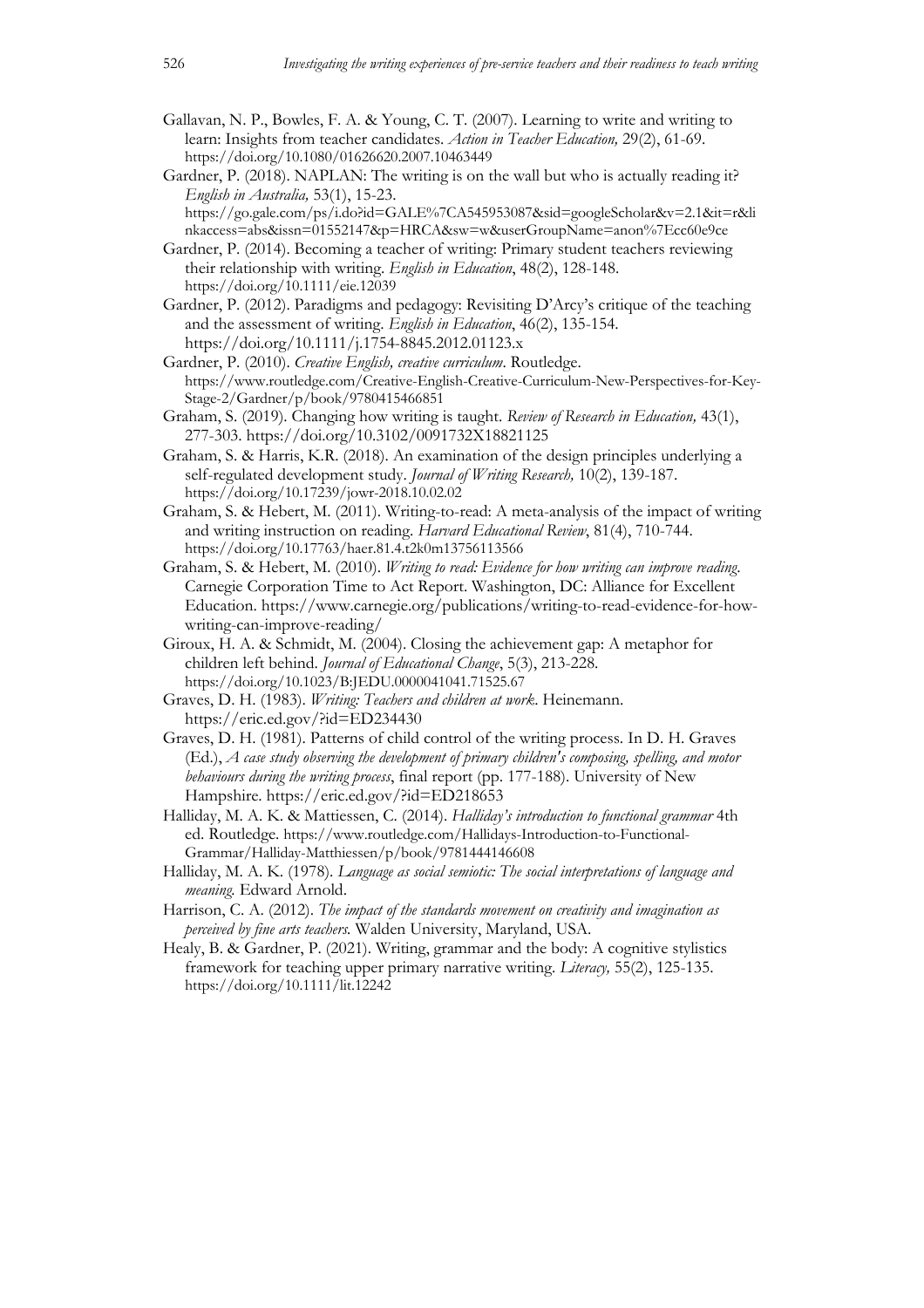- Hodges, T. S., Feng, L., Kuo, L. J. & McTigue, E. (2016). Discovering the literacy gap: A systematic review of reading and writing theories in research. *Cogent Education,* 3(1), article 1228284. https://doi.org/10.1080/2331186x.2016.1228284
- Juzwick, M. M., Curcic, S., Wolbers, K., Moxley, K. D., Dimling, L. M. & Shankland, R. K. (2006). Writing into the 21st century: An overview of research on writing, 1999 to 2004. *Written Communication,* 23(4), 451-476. https://doi.org/10.1177/0741088306291619
- Kim, Y. S., Al Otaiba, S., Sidler, J. F. & Gruelich, L. (2013). Language, literacy, attentional behaviours, and instructional quality predictors of written composition for first graders. *Early Childhood Research Quarterly,* 28(3), 461-469. https://doi.org/10.1016/j.ecresq.2013.01.001
- Locke, T. (2015). *Developing writing teachers: Practical ways for teacher-writers to transform their classroom practice.* Routledge. https://www.routledge.com/Developing-Writing-Teachers-Practical-Ways-for-Teacher-Writers-to-Transform/Locke/p/book/9780415631846
- Lovell, M. & Phillips, L. (2009). Commercial software programs approved for teaching reading and writing in the primary grades. *Journal of Research on Technology in Education,*  42(2), 197-216. https://doi.org/10.1080/15391523.2009.10782547
- Mackenzie, N. M., Scull, J. & Munsie, L. (2013). Analysing writing: The development of a tool for use in the early years of schooling. *Issues in Educational Research*, 23(3), 375-393. https://www.iier.org.au/iier23/mackenzie.pdf
- McCarthey, S. J., Woodward, R. & Kang, G. (2014). Elementary teachers negotiating discourses in writing instruction. *Written Communication,* 31(1), 58-90. https://doi.org/10.1177/0741088313510888
- McGrath, K. F. & Bergen, P. V. (2017). Are male teachers headed for extinction? The 50 year decline of male teachers in Australia. *Economics of Education Review*, 60, 159-167. https://doi.org/10.1016/j.econedurev.2017.08.003
- Morgan, D. N. (2010). Preservice teachers as writers. *Literacy Research and Instruction.* 49(4), 352-365. https://doi.org/10.1080/19388070903296411
- Murray, D. (1985). *A writer teaches writing: A practical method of teaching composition*. Houghton Mifflin. https://openlibrary.org/works/OL891732W/A\_writer\_teaches\_writing
- Myhill, D., Newman, R. & Watson, A. (2020). Going meta: Dialogic talk in the writing classroom. *Australian Journal of Language and Literacy*, 43(1), 5-16. https://link.gale.com/apps/doc/A613050170/AONE?u=anon~4a9de221&sid=googl eScholar&xid=639db7aa
- Myhill, D. (2019). Linguistic choice as empowerment Teaching rhetorical decisionmaking in writing. *Education & Democracy*, 28(2), 55-75. https://doi.org/10.48059/uod.v28i2.1121
- Myhill, D. (2018). Grammar as a meaning-making resource for language development. *L1- Educational Studies in Language and Literature*, 18(3), 1-21. https://doi.org/10.17239/L1ESLL-2018.18.04.04
- Myhill, D. A. & Newman, R. (2016). Metatalk: Enabling metalinguistic discussion about writing. *International Journal of Education Research,* 80, 177-187. https://doi.org/10.1016/j.ijer.2016.07.007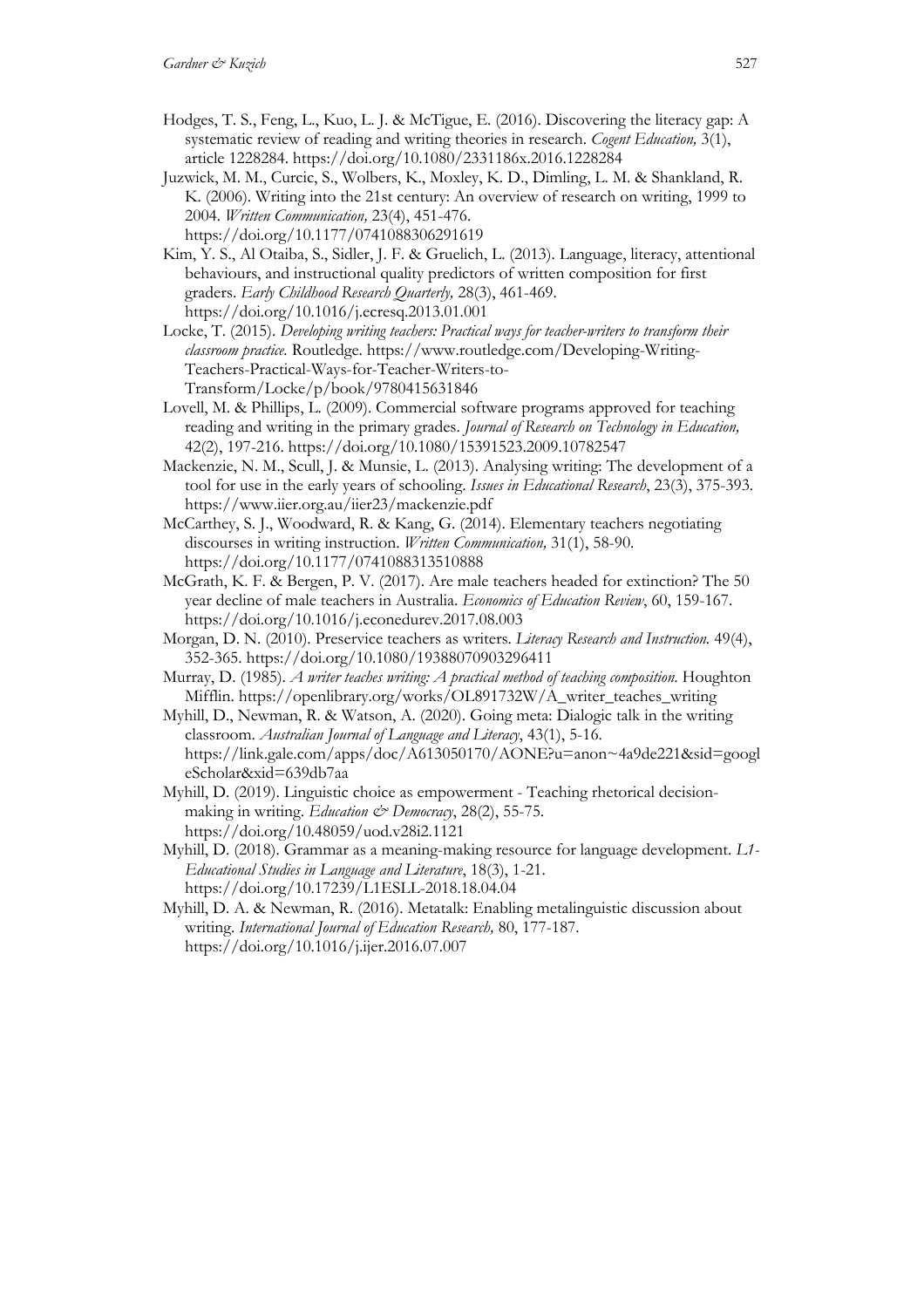- Myhill, D. A., Jones, S. M. & Wilson, A. C. (2016). Writing conversations: Fostering metalinguistic discussion about writing. *Research Papers in Education,* 31(1), 23-44. https://doi.org/10.1080/02671522.2016.1106694
- Myhill, D. A., Jones, S. M., Lines, H. & Watson, A. (2012). Re-thinking grammar: The impact of embedded grammar teaching on students' writing and students' metalinguistic understanding. *Research Papers in Education,* 27(2), 139-166. https://doi.org/10.1080/02671522.2011.637640
- National Assessment Governing Board (2010). *Writing framework for the 2011 national assessment of educational progress*. U.S. Department of Education. https://eric.ed.gov/?id=ED512552
- National Center for Education Statistics (2012). *The Nation's Report Card: Writing 2011* (NCES 2012–470). Institute of Education Sciences, U.S. Department of Education. https://www.nationsreportcard.gov/writing\_2011/g12\_national.aspx?tab\_id=tab2&su btab\_id=Tab\_1#chart
- National Center for Education Statistics (2017). *The Nation's Report Card: Writing 2017.* Institute of Education Sciences, U.S. Department of Education.
- https://www.nationsreportcard.gov/ [Writing 2017 not found 14 April 2022] National Commission on Writing (2003). *The neglected 'R': The need for a writing revolution*. *Report of The National Commission on Writing in America's Schools and Colleges*. New York: College Entrance Examination Board. https://eric.ed.gov/?id=ED475856
- National Commission on Writing (2004). *Writing: A ticket to work ... or a ticket out: A survey of business leaders.* College Entrance Examination Board*.* https://docplayer.net/110965- Writing-a-ticket-to-work-or-a-ticket-out-a-survey-of-business-leaders-s-e-p-t-e-m-b-er-2-0-0-4.html
- National Reading Panel (2000). *Teaching children to read: An evidence-based assessment of the scientific research literature on reading and its implications for reading instruction*. National Institute of Child Health and Human Development, USA. https://eric.ed.gov/?id=ED444126
- NSW Education Standards Authority (2018). *Teaching writing: Report of the thematic review of writing.* NSW Education Standards Authority, NSW Government. https://educationstandards.nsw.edu.au/wps/portal/nesa/about/who-weare/research/research-reports/teaching-writing
- Norman, K. A. & Spencer, B. H. (2005). Our lives as writers: Examining preservice teachers' experiences and beliefs about the nature of writing and writing instruction. *Teacher Education Quarterly,* 32(1), 25-40. https://www.jstor.org/stable/23478687
- Ofsted (2007). *Poetry in schools: A survey of practice, 2006/07.* https://webarchive.nationalarchives.gov.uk/ukgwa/20140723070146/https://www.of sted.gov.uk/sites/default/files/documents/surveys-and-goodpractice/p/Poetry%20in%20schools%20%28PDF%20format%29.pdf
- Olivant, K. F. (2015). "I am not a format": Teachers' experiences with development creativity in the era of accountability. *Journal of Research in Childhood Education*, 29(1), 115-129. https://doi.org/10.1080/02568543.2014.978920
- Pearson, P. D. & Gallagher, M. C. (1983). The instruction of reading comprehension. *Contemporary Educational Psychology*, 8(3), 317-344. https://doi.org/10.1016/0361- 476X(83)90019-X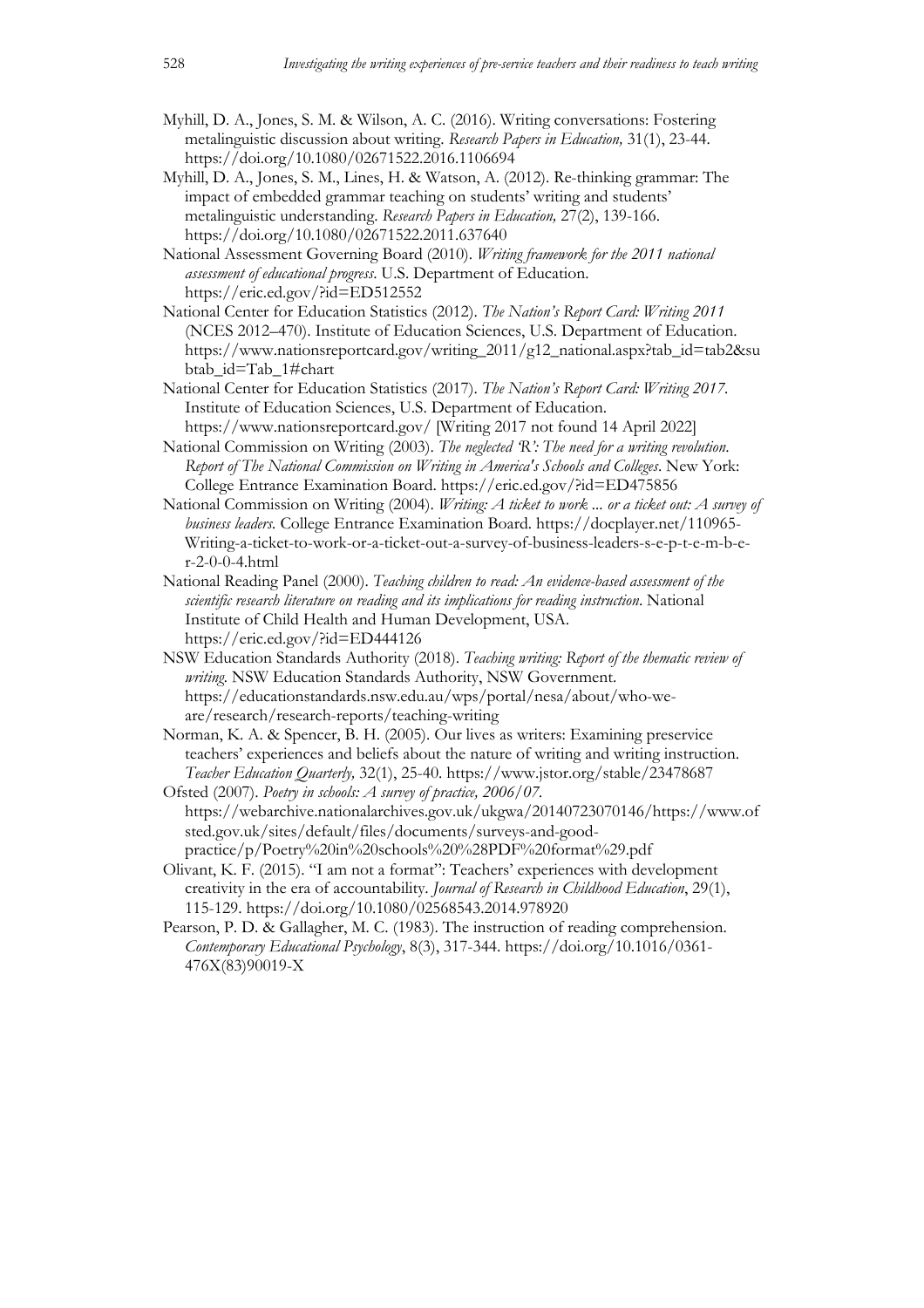- Perelman, L. (2018). *Towards a new NAPLAN: Testing to the teaching*. NSW Teachers Federation. https://www.nswtf.org.au/files/18116\_towards\_a\_new\_digital.pdf
- Perrin, A. & Atske, S. (2021). About three-in-ten U.S. adults say they are 'almost constantly' online. *Pew Research Center,* 26 March. https://pewrsr.ch/2Y5pwdX
- Persky, H. R., Daane, M. C. & Jin, Y. (2003). *The nation's report card: Writing 2002*. (NCES 2003-529). Washington, DC: U.S. Department of Education, Institute of Education Sciences, National Center for Education Statistics. https://nces.ed.gov/pubsearch/pubsinfo.asp?pubid=2003529
- Rietdijk, S., Janssen, T., van Weijen, D., van den Bergh, H. & Rijlaarsdam, G. (2017). Improving writing in primary schools through a comprehensive writing program. *Journal of Writing Research,* 9(2), 173-225. https://doi.org/10.17239/jowr-2017.09.02.04
- Robinson, S. (2015). Decentralisation, managerialism and accountability: Professional loss in an Australian education bureaucracy. *Journal of Education Policy*, 30(4), 468-482. https://doi.org/10.1080/02680939.2015.1025241
- Rose, J. (2006). *Independent review of the teaching of early reading: Final report*. https://dera.ioe.ac.uk/5551/2/report.pdf
- Rowe, K. & National Inquiry into the Teaching of Literacy (Australia) (2005). *Teaching reading: Report and recommendations.* Department of Education, Science and Training. https://research.acer.edu.au/tll\_misc/5
- Singer, L. M. & Alexander, P. A. (2017). Reading across mediums: Effects of reading digital and print based texts on comprehension and calibration. *The Journal of Experimental Education,* 85(1), 155-172. https://doi.org/10.1080/00220973.2016.1143794
- Twenge, J. M., Martin, G. N. & Spitzberg, B. H. (2019). Trends in U.S. adolescents' media use 1976–2016: The rise of digital media, the decline of TV, and the (near) demise of print. *Psychology of Popular Media Culture*, 8(4), 329-345. https://psycnet.apa.org/doi/10.1037/ppm0000203
- Wells, M. & Lyons, D. (2017). Teachers as writers: What, where and when do teachers write? *Literacy Learning: The Middle Years,* 25(2), 32-39. https://www.alea.edu.au/public/116/files/Resources/Members%20Past%20Jnls%20LLMY/7 \_22%20LLMY%20v25n2%20June%202017.pdf
- Wyatt-Smith, C. & Jackson, C. (2020). *Australian writing survey: Building an evidence base. Research brief, Part one.* ACU Institute for Learning Sciences & Teacher Education. https://www.acu.edu.au/-/media/feature/pagecontent/richtext/research-at-acu/researchinstitutes/ilste/our-research/australian-writing-survey---building-an-evidence-base---writingpolicy-brief-26022020.pdf?la=en&hash=9E3CF1BE2045FB98ACE4CE0719913A2C

# **Appendix 1: Student questionnaire**

- **Q1. Gender** Male O Female O
- **Q2.** Age group  $17-20$  Q  $21-25$  Q  $26-30$  Q  $31-40$  Q  $40+$  Q
- **Q3. Which cohort are you in?** Face to face  $\bigcirc$  Regional online  $\bigcirc$  OUA  $\bigcirc$

## **Q4. When was the last time you wrote a text message?** today  $\circ$  this week  $\circ$  this month  $\circ$  within last 3 months  $\circ$ within last 6 months  $O$  within last year  $O$  1 year to 18 months ago  $O$ 18 months to 2 years ago  $\circ$  over 2 years ago  $\circ$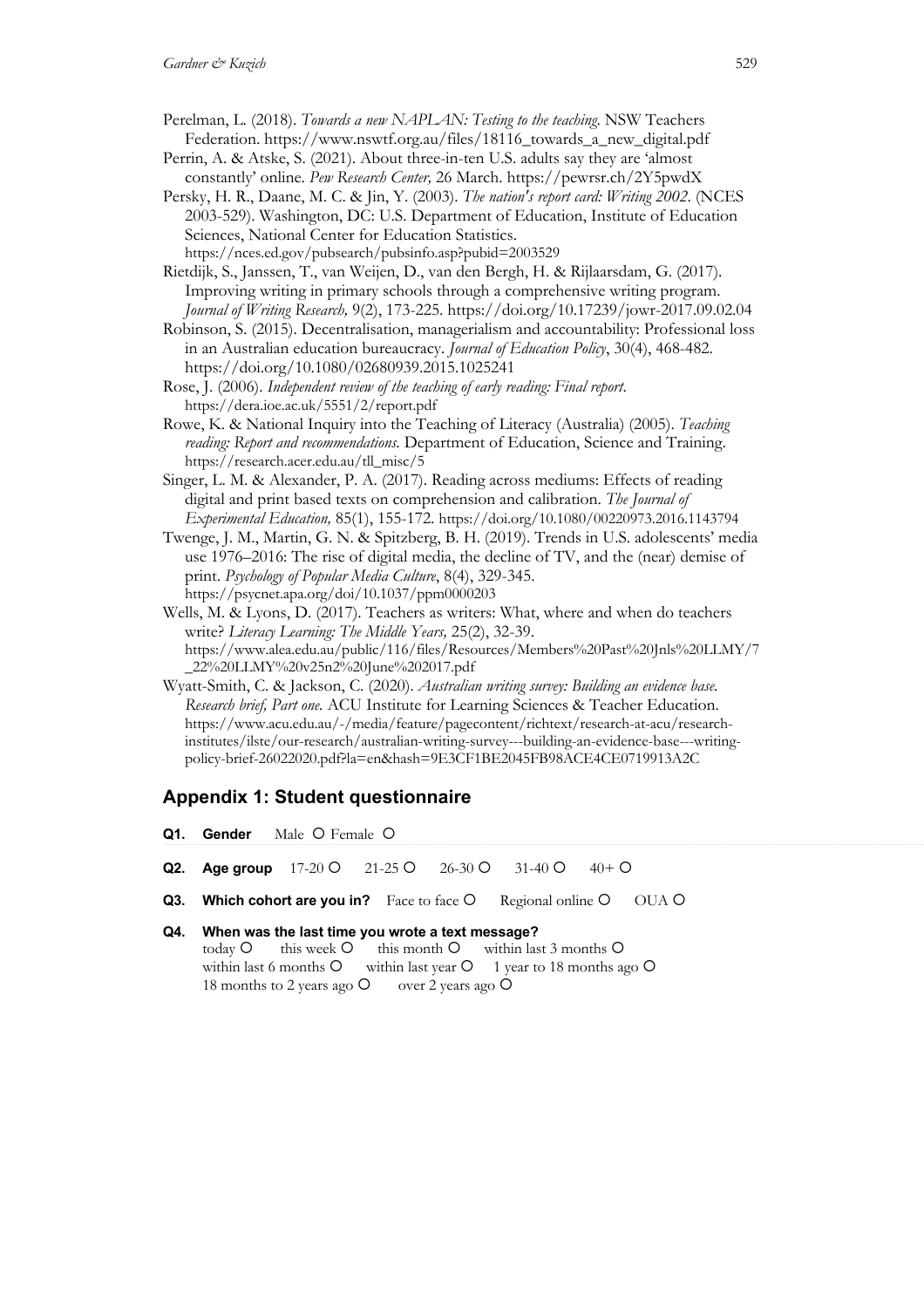## **Q5. When was the last time you wrote an email?**

today  $\circ$  this week  $\circ$  this month  $\circ$  within last 3 months  $\circ$ within last 6 months  $\circ$  within last year  $\circ$  1 year to 18 months ago  $\circ$ 18 months to 2 years ago  $\circ$  over 2 years ago  $\circ$ 

#### **Q6. When was the last time you wrote a list?**

today  $O$  this week  $O$  this month  $O$  within last 3 months  $O$ within last 6 months  $\circ$  within last year  $\circ$  1 year to 18 months ago  $\circ$ 18 months to 2 years ago  $\circ$  over 2 years ago  $\circ$ 

# **Q7. When was the last time you wrote an informal letter?**

today  $O$  this week  $O$  this month  $O$  within last 3 months  $O$ within last 6 months  $\circ$  within last year  $\circ$  1 year to 18 months ago  $\circ$ 18 months to 2 years ago  $\circ$  over 2 years ago  $\circ$ 

## **Q8. When was the last time you wrote a message on social media?** today  $O$  this week  $O$  this month  $O$  within last 3 months  $O$ within last 6 months  $\circ$  within last year  $\circ$  1 year to 18 months ago  $\circ$ 18 months to 2 years ago  $\circ$  over 2 years ago  $\circ$

**Q9. When was the last time you wrote an essay?**<br>today O this week O this month O within last 3 months O  $\text{today } O$  this week  $O$  this month  $O$ within last 6 months  $\circ$  within last year  $\circ$  1 year to 18 months ago  $\circ$ 18 months to 2 years ago  $\circ$  over 2 years ago  $\circ$ 

## **Q10. When was the last time you wrote a story?**

today  $O$  this week  $O$  this month  $O$  within last 3 months  $O$ within last 6 months  $O$  within last year  $O$  1 year to 18 months ago  $O$ 18 months to 2 years ago  $\circ$  over 2 years ago  $\circ$ 

#### **Q11. When was the last time you wrote a poem?**

today  $O$  this week  $O$  this month  $O$  within last 3 months  $O$ within last 6 months  $O$  within last year  $O$  1 year to 18 months ago  $O$ 18 months to 2 years ago  $\circ$  over 2 years ago  $\circ$ 

## **Q12. When was the last time you wrote a report?**

today  $O$  this week  $O$  this month  $O$  within last 3 months  $O$ within last 6 months  $\overline{O}$  within last year  $\overline{O}$  1 year to 18 months ago  $\overline{O}$ 18 months to 2 years ago  $\circ$  over 2 years ago  $\circ$ 

# **Q13. When was the last time you wrote a diary entry or memoire?**

today  $O$  this week  $O$  this month  $O$  within last 3 months  $O$ within last 6 months  $\circ$  within last year  $\circ$  1 year to 18 months ago  $\circ$ 18 months to 2 years ago  $\circ$  over 2 years ago  $\circ$ 

# **Q14. When was the last time you wrote a set of instructions?**

today  $O$  this week  $O$  this month  $O$  within last 3 months  $O$ within last 6 months  $\circ$  within last year  $\circ$  1 year to 18 months ago  $\circ$ 18 months to 2 years ago  $\circ$  over 2 years ago  $\circ$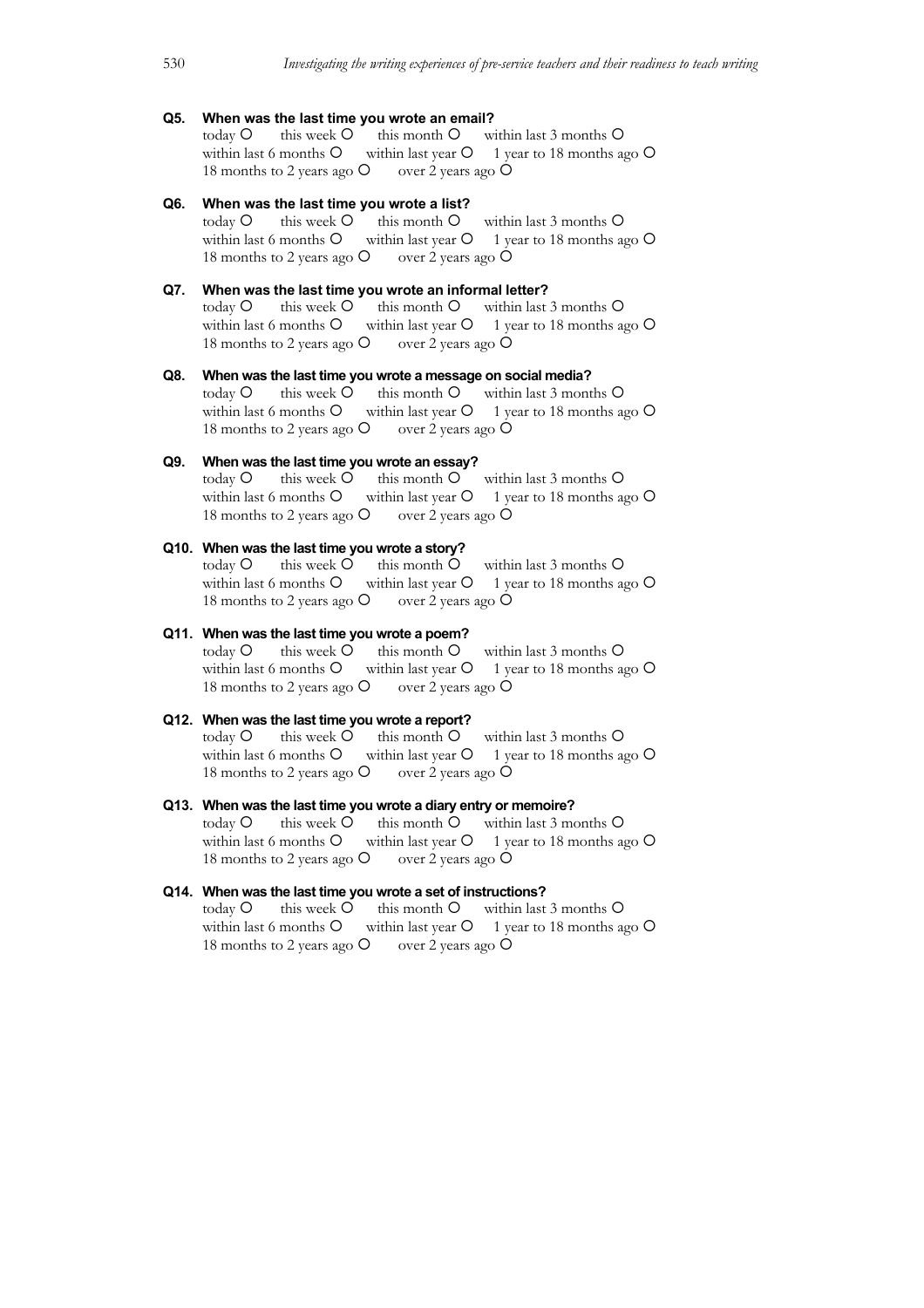**Q15. When was the last time you wrote an explanation?**

today  $O$  this week  $O$  this month  $O$  within last 3 months  $O$ within last 6 months  $O$  within last year  $O$  1 year to 18 months ago  $O$ 18 months to 2 years ago  $\overline{O}$  over 2 years ago  $\overline{O}$ 

- **Q16. When was the last time you wrote a persuasive piece of writing?** today  $O$  this week  $O$  this month  $O$  within last 3 months  $O$ within last 6 months  $O$  within last year  $O$  1 year to 18 months ago  $O$ 18 months to 2 years ago  $\circ$  over 2 years ago  $\circ$
- **Q17. When was the last time you wrote a book review?** today  $O$  this week  $O$  this month  $O$  within last 3 months  $O$  within last year  $O$  1 year to 18 months as within last year  $O$  1 year to 18 months ago  $O$ 18 months to 2 years ago  $\circ$  over 2 years ago  $\circ$

|                           | Texts    | Email | Lists | Social<br>media | Narr-<br>ative/<br>story | Persu-<br>asive<br>text | Infor-<br>mal<br>letter | Poetry | Diary | <b>Book</b><br>review | Report | Instru-<br>ctions | Expla-<br>nation |
|---------------------------|----------|-------|-------|-----------------|--------------------------|-------------------------|-------------------------|--------|-------|-----------------------|--------|-------------------|------------------|
| That<br>day               | 86.92    | 39.41 | 39.27 | 33.72           | 1.08                     | 1.16                    | 4.63                    | 0.66   | 3.65  | 0.25                  | 0.58   | 3.83              | 5.06             |
| That<br>week              | 11.43    | 45.01 | 45.13 | 34.9            | 3.99                     | 3.8                     | 18.35                   | 4.05   | 9.53  | 0.67                  | 3.65   | 15.49             | 16.42            |
| That<br>month             | 1.15     | 10.55 | 11.47 | 13.56           | 5.65                     | 9.76                    | 19.42                   | 4.3    | 9.03  | 1.76                  | 13.86  | 24.15             | 24.13            |
| Within<br>last 3<br>month | 0.33     | 3.79  | 3.14  | 7.53            | 8.22                     | 13.23                   | 19.17                   | 4.47   | 10.02 | 2.18                  | 23.49  | 19.98             | 18.33            |
| Within<br>last 6<br>month | 8        | 0.82  | 0.41  | 2.76            | 8.39                     | 14.23                   | 9.17                    | 4.38   | 8.12  | 4.36                  | 15.19  | 11.74             | 9.62             |
| Within<br>last yr         | $\Omega$ | 0.16  | 0.25  | 2.01            | 7.89                     | 10.5                    | 11.16                   | 5.79   | 7.79  | 5.78                  | 10.62  | 9.83              | 9.29             |
| $> 1$ yrs<br>& 2<br>years | 0.08     | 0.16  | 0.08  | 1.67            | 10.72                    | 8.76                    | 6.12                    | 10.34  | 9.36  | 9.55                  | 9.12   | 6.41              | 4.98             |
| Over 2<br>yrs ago         | $\Omega$ | 0.08  | 0.25  | 3.85            | 54.07                    | 38.54                   | 11.98                   | 66     | 42.5  | 75.44                 | 23.49  | 8.58              | 12.19            |

# **Appendix 2: Raw date for Tables 1 and 2**